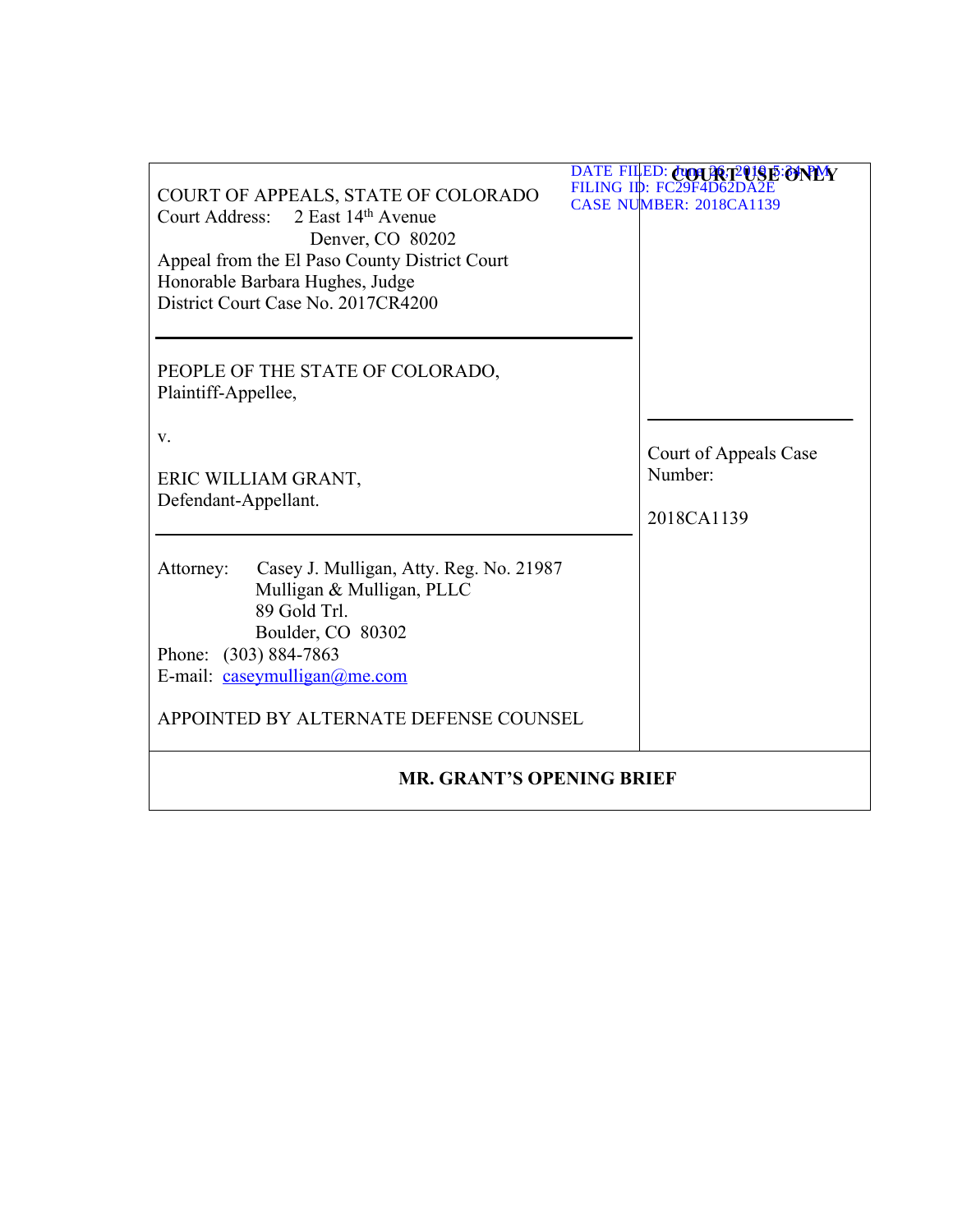| COURT OF APPEALS, STATE OF COLORADO<br>Court Address: 2 East 14th Avenue<br>Denver, CO 80202<br>El Paso County District Court<br>Honorable Barbara Hughes, Judge<br>District Court Case No. 17CR4200                      | <b>COURT USE ONLY</b>                        |
|---------------------------------------------------------------------------------------------------------------------------------------------------------------------------------------------------------------------------|----------------------------------------------|
| PEOPLE OF THE STATE OF COLORADO,<br>Plaintiff-Appellee,<br>V.<br>ERIC WILLIAM GRANT,<br>Defendant-Appellant.                                                                                                              | Court of Appeals Case<br>Number:<br>18CA1139 |
| Casey J. Mulligan, Atty. Reg. No. 21987<br>Attorney:<br>Mulligan & Mulligan, PLLC<br>89 Gold Trl.<br>Boulder, CO 80302<br>Phone: (303) 884-7863<br>E-mail: caseymulligan@me.com<br>APPOINTED BY ALTERNATE DEFENSE COUNSEL |                                              |
| <b>CERTIFICATE OF COMPLIANCE</b>                                                                                                                                                                                          |                                              |

I hereby certify that this brief complies with all requirements of C.A.R. 28 and C.A.R. 32, including all formatting requirements set forth in these rules. The brief contains 7,395 words. I acknowledge that my brief may be stricken if it fails to comply with any of the requirements of C.A.R. 28 and C.A.R. 32.

 $\frac{1}{2}$ Casey J. Mulligan

Attorney at Law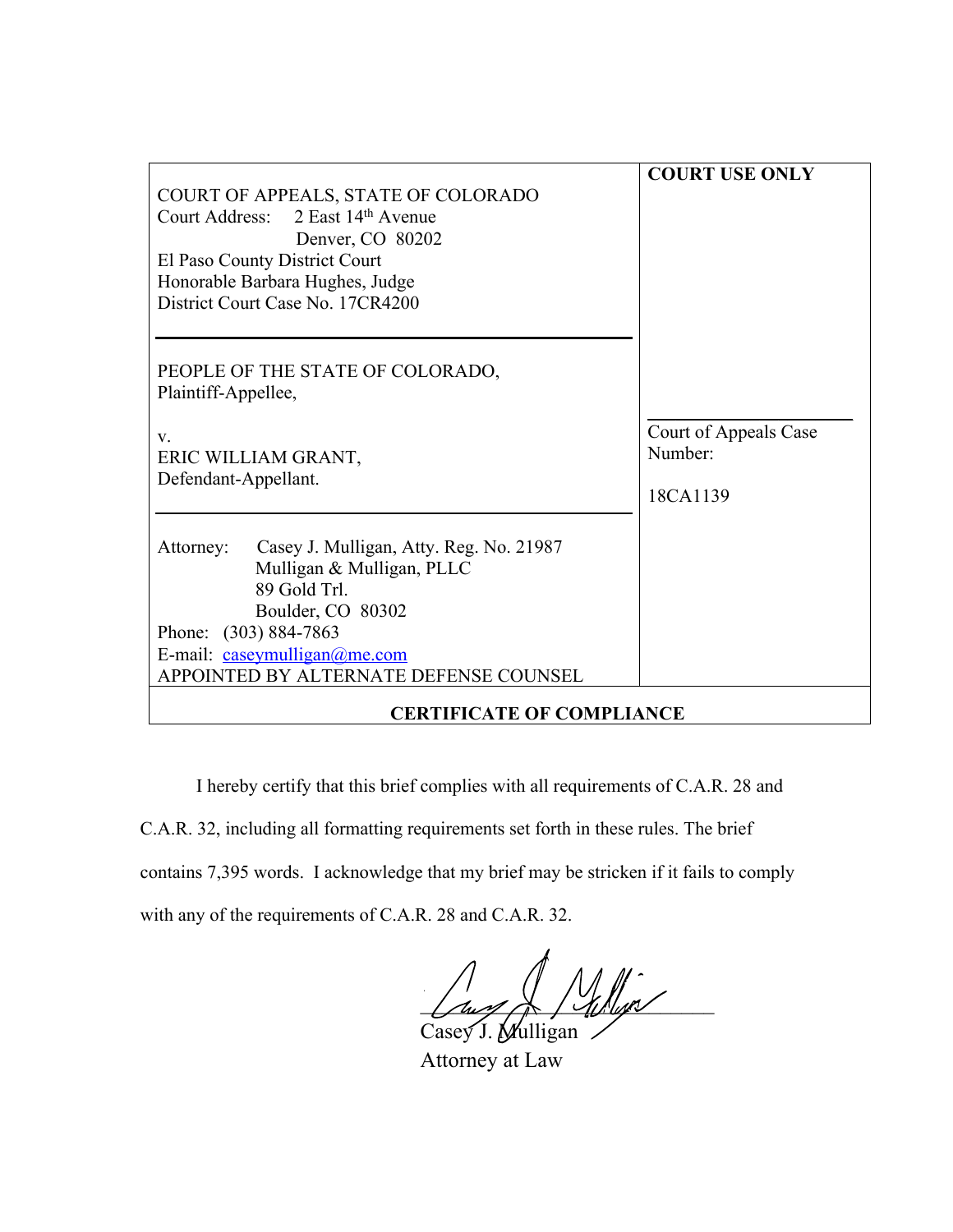# **TABLE OF CONTENTS**

| The trial court abused its discretion, and reversibly erred,<br>Ι.<br>when it declined to exclude inculpatory statements Mr. Grant<br>allegedly made to the police many months before trial—but<br>which the prosecution didn't disclose to the defense until the<br>seventh day of trial—as a sanction for the discovery violation 8 |
|---------------------------------------------------------------------------------------------------------------------------------------------------------------------------------------------------------------------------------------------------------------------------------------------------------------------------------------|
|                                                                                                                                                                                                                                                                                                                                       |
|                                                                                                                                                                                                                                                                                                                                       |
|                                                                                                                                                                                                                                                                                                                                       |
|                                                                                                                                                                                                                                                                                                                                       |
|                                                                                                                                                                                                                                                                                                                                       |
|                                                                                                                                                                                                                                                                                                                                       |
|                                                                                                                                                                                                                                                                                                                                       |
| The trial court abused its discretion when it allowed a<br>II.                                                                                                                                                                                                                                                                        |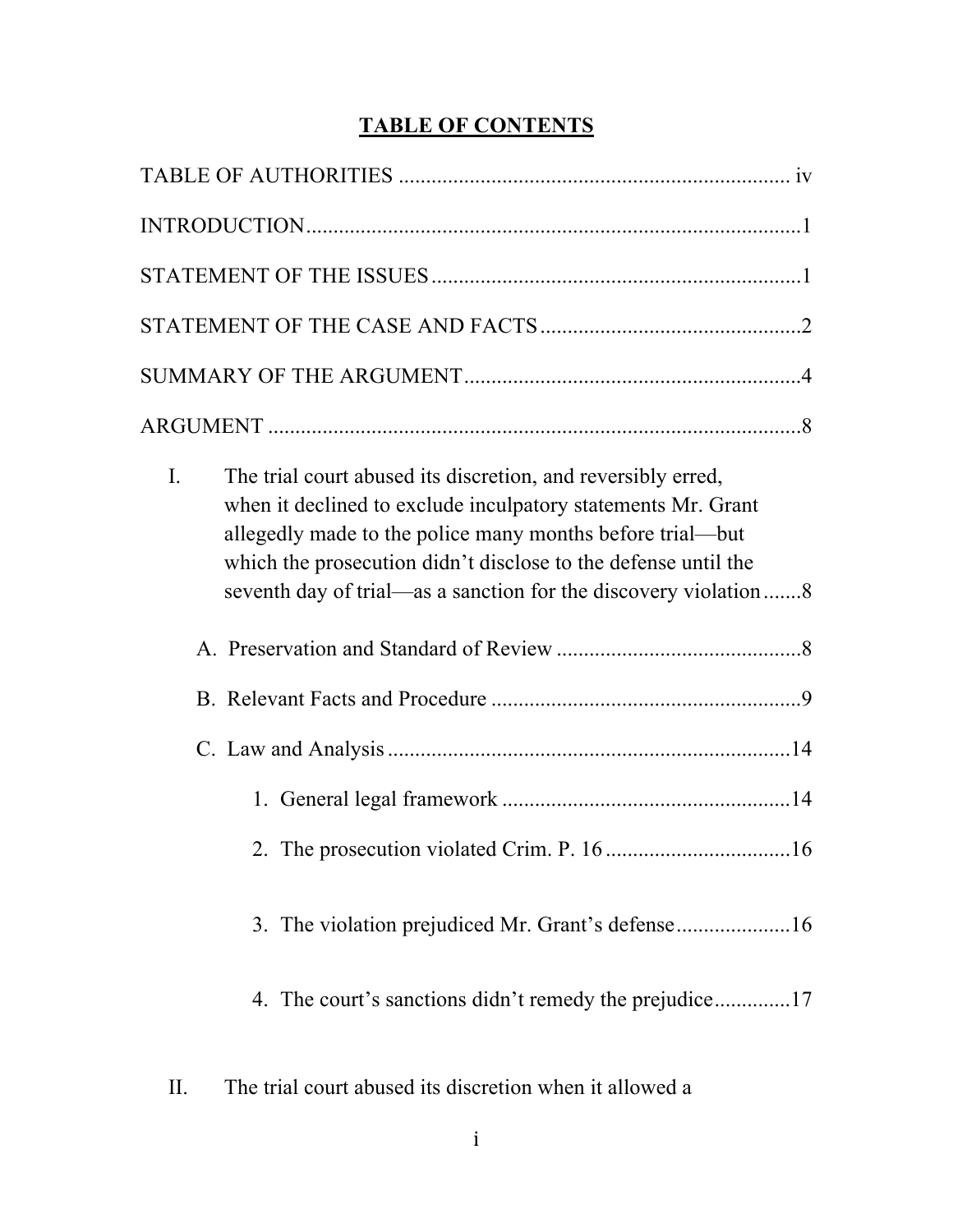|      | detective to give opinion testimony that Mr. Grant was                                                                                                                                                                                              |  |
|------|-----------------------------------------------------------------------------------------------------------------------------------------------------------------------------------------------------------------------------------------------------|--|
|      | the bearded robber appearing in the surveillance video                                                                                                                                                                                              |  |
|      |                                                                                                                                                                                                                                                     |  |
|      |                                                                                                                                                                                                                                                     |  |
|      |                                                                                                                                                                                                                                                     |  |
|      |                                                                                                                                                                                                                                                     |  |
|      | 2. The court erred admitting the testimony under CRE 70124                                                                                                                                                                                          |  |
|      |                                                                                                                                                                                                                                                     |  |
|      | 4. The trial court erred by admitting Aulino's expert                                                                                                                                                                                               |  |
| III. | The trial court abused its discretion when it admitted other<br>acts evidence of a different robbery after the prosecution<br>had failed to prove by a preponderance of the evidence<br>that it was Mr. Grant who had committed the other robbery27 |  |
|      |                                                                                                                                                                                                                                                     |  |
|      |                                                                                                                                                                                                                                                     |  |
|      |                                                                                                                                                                                                                                                     |  |
|      | 1. Legal framework for admissibility—404(b) evidence 29                                                                                                                                                                                             |  |
|      |                                                                                                                                                                                                                                                     |  |
|      |                                                                                                                                                                                                                                                     |  |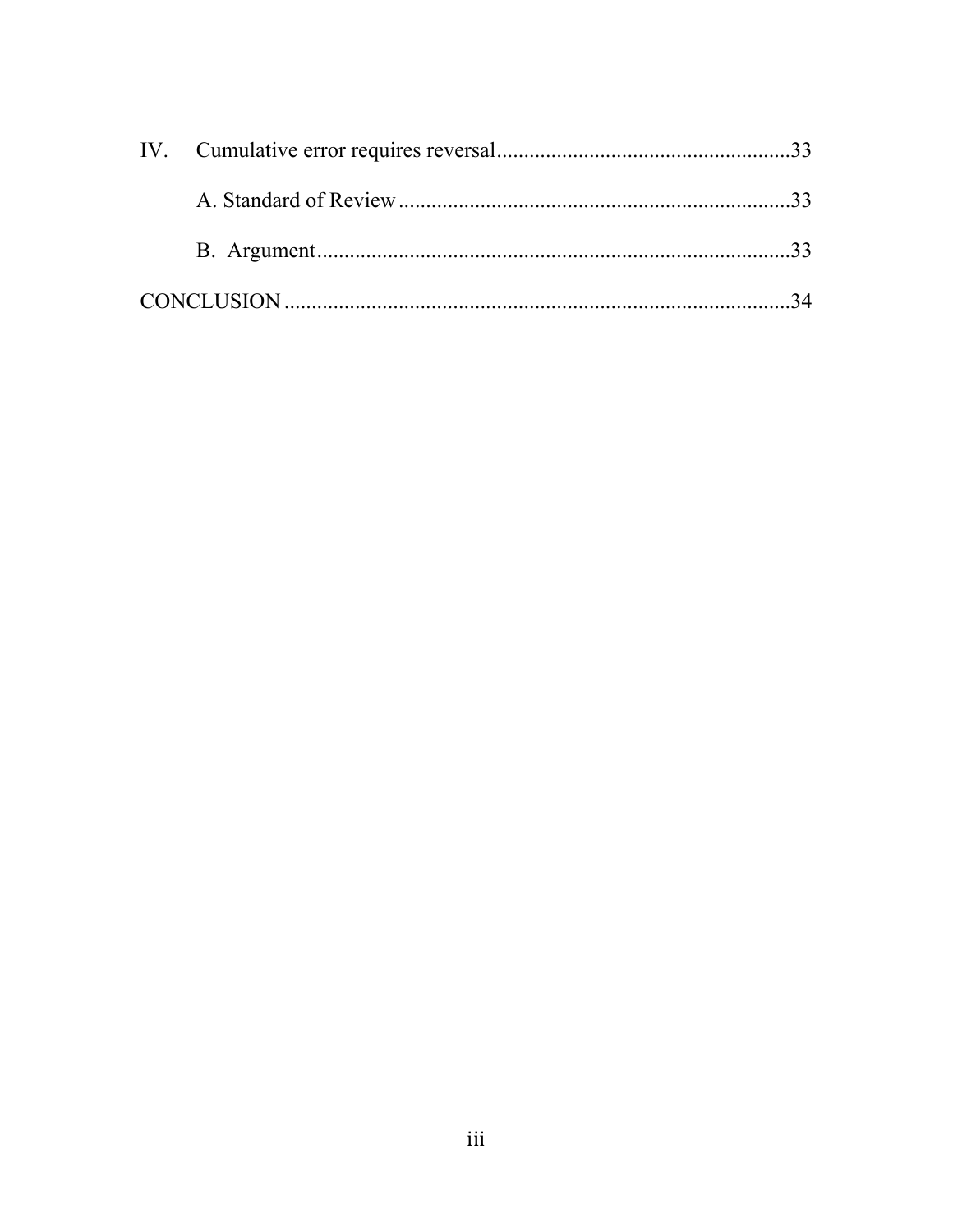# **TABLE OF AUTHORITIES**

## **Cases**

| People v. Arapahoe County Court, 74 P.3d 429 (Colo. App. 2003)14 |  |
|------------------------------------------------------------------|--|
|                                                                  |  |
|                                                                  |  |
|                                                                  |  |
|                                                                  |  |
|                                                                  |  |
|                                                                  |  |
|                                                                  |  |
| People v. Muñoz, 240 P.3d 311 (Colo. App. 2009)30, 32            |  |
|                                                                  |  |
|                                                                  |  |
|                                                                  |  |
|                                                                  |  |
|                                                                  |  |
|                                                                  |  |
|                                                                  |  |
|                                                                  |  |
|                                                                  |  |
|                                                                  |  |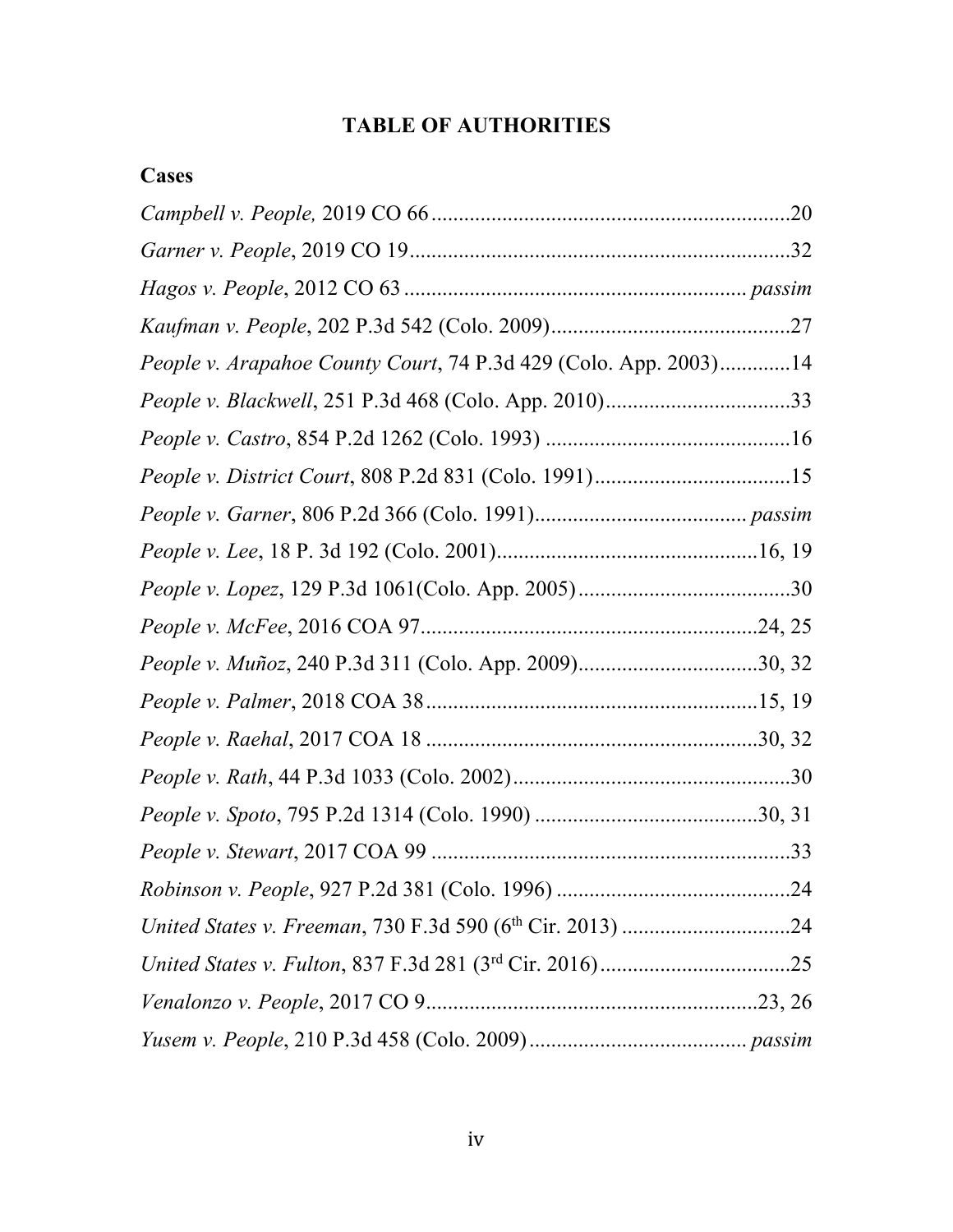# Rules

| <b>Constitutional Provisions</b> |  |
|----------------------------------|--|
|                                  |  |
|                                  |  |
|                                  |  |
|                                  |  |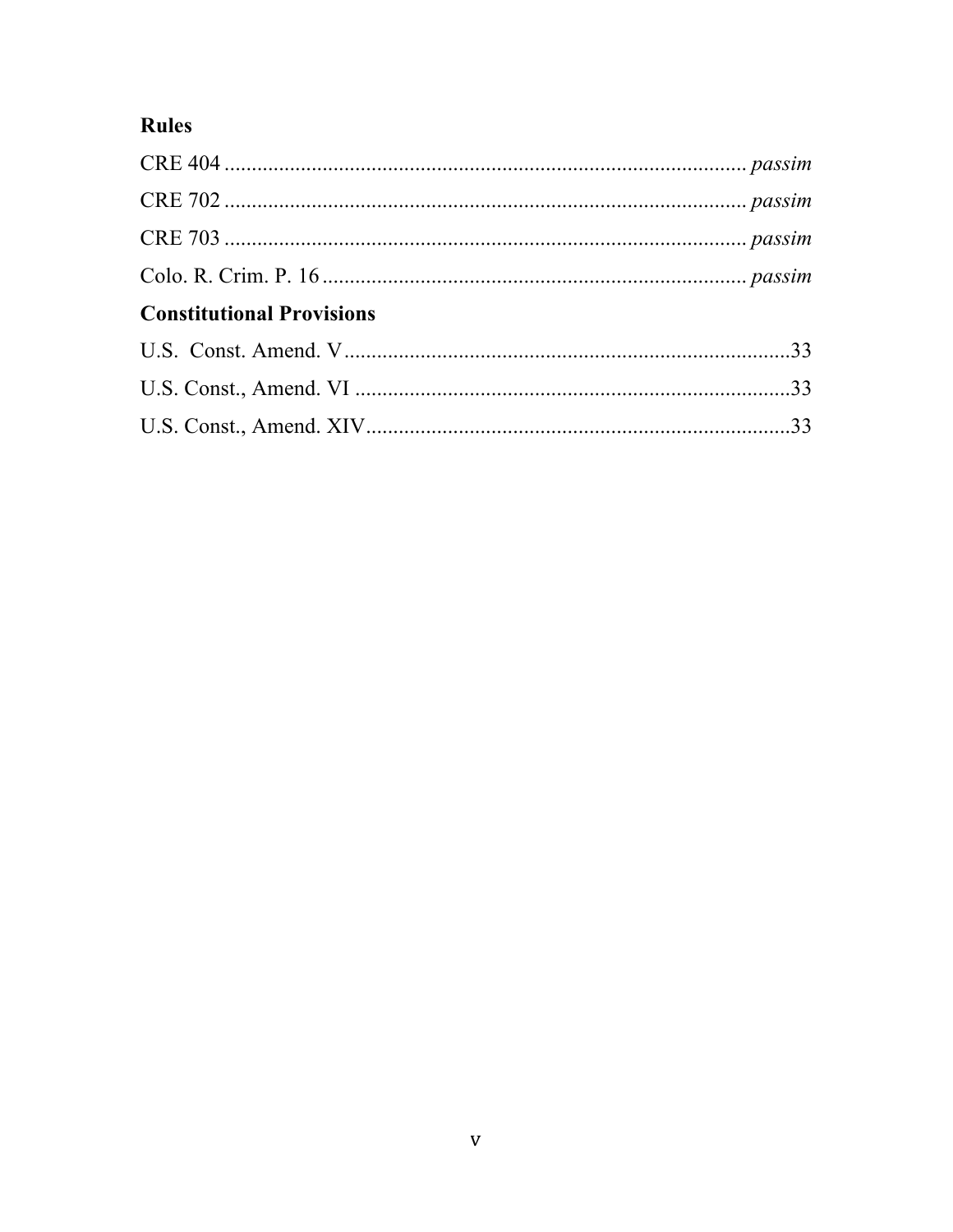#### **Introduction**

An accused in a criminal case has a fundamental right to a fair trial. The rules of discovery were designed to ensure this right and to reduce the risk of "trial by ambush." To this end, the discovery rule requires the government to disclose to the accused all police reports in its possession or control, and all statements allegedly made by an accused to the police, well in advance of trial.

In this case, the government disclosed to the defense for the first time, on the seventh day of trial, Mr. Grant's alleged inculpatory statements to police from when he was arrested several months before. The trial court failed to impose a sanction sufficient to remedy this prejudice. This discovery violation thus denied Mr. Grant his rights to a fair trial, due process, and effective assistance of counsel.

This case also involves the erroneous admission of other acts evidence, as well as inadmissible opinion testimony from a detective that Mr. Grant was the robber seen in a surveillance video from the crime scene. The net effect of the errors was an unfair trial.

#### **Statement of the Issues**

I. Did the trial court err by failing to exclude a statement Mr. Grant allegedly made to police—which had been in the possession or control of the prosecution for seven months before trial but which was only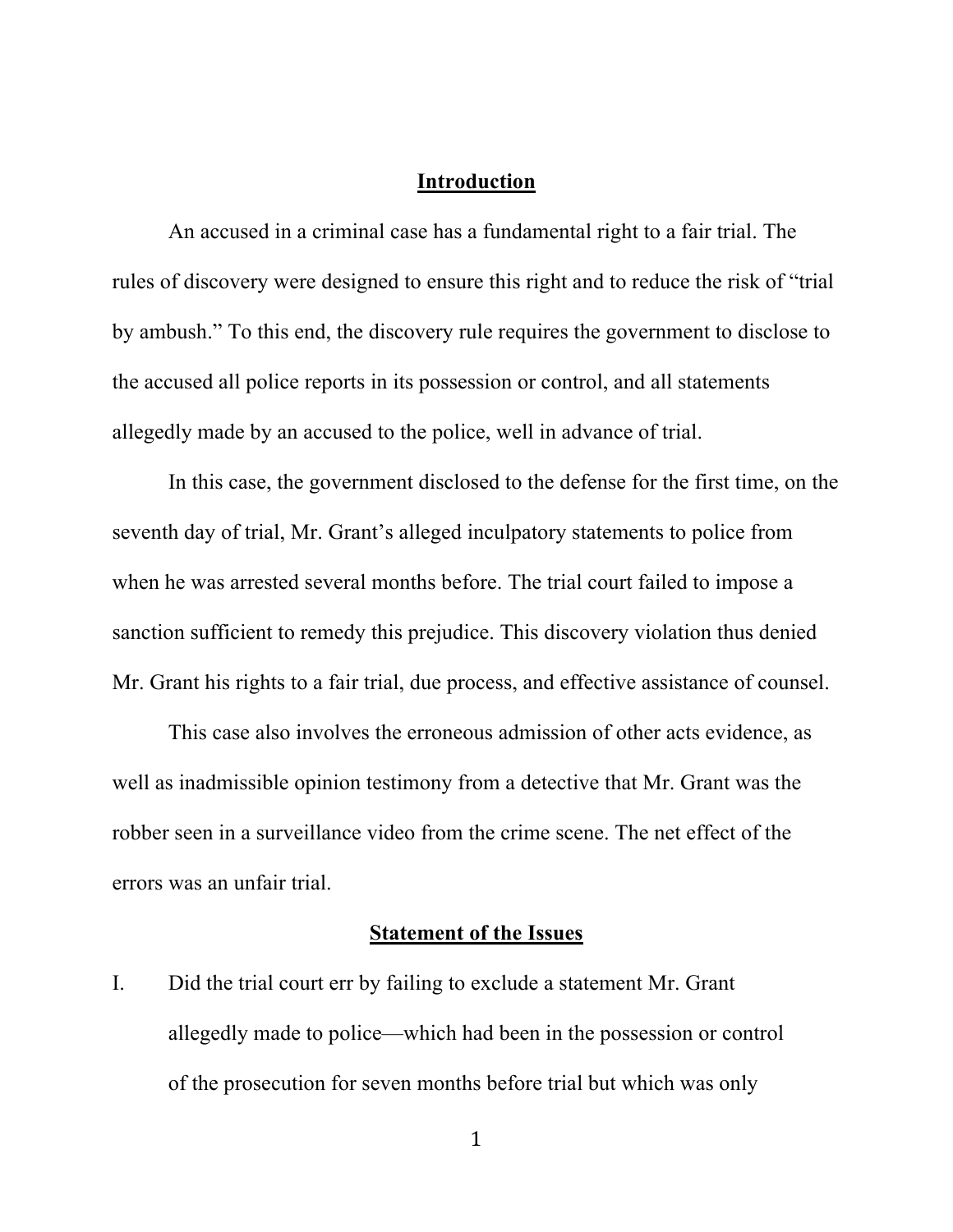disclosed to the defense on the seventh day of trial—as a sanction for the prosecution's discovery violation?

- II. Did the trial court abuse its discretion when it allowed a police detective to testify that, in his opinion, Mr. Grant was one of the robbers seen in a surveillance video from the crime scene?
- III. Did the trial court abuse its discretion by admitting other acts evidence although the prosecution had failed to prove by a preponderance of the evidence that it was Mr. Grant who committed the other act?

#### **Statement of the Case and Facts**

The prosecution charged Eric Grant with first-degree murder (both after deliberation and as felony murder); first-degree assault; aggravated robbery; and conspiracy to commit first-degree murder. CF, pp 3-5. The charges stemmed from an incident on July 13, 2017, in which two men wearing construction safety vests entered a business called Full Throttle Auto, robbed the business, assaulted Spence Massey, and caused the death of owner George Maldonado.

At trial, Massey testified that he was at Full Throttle Auto with George Maldonado on July 13 to have some work done on his car. TR 5/31/18, p 150-151. A man with a beard showed up in a yellow jacket and a hard hat and acted as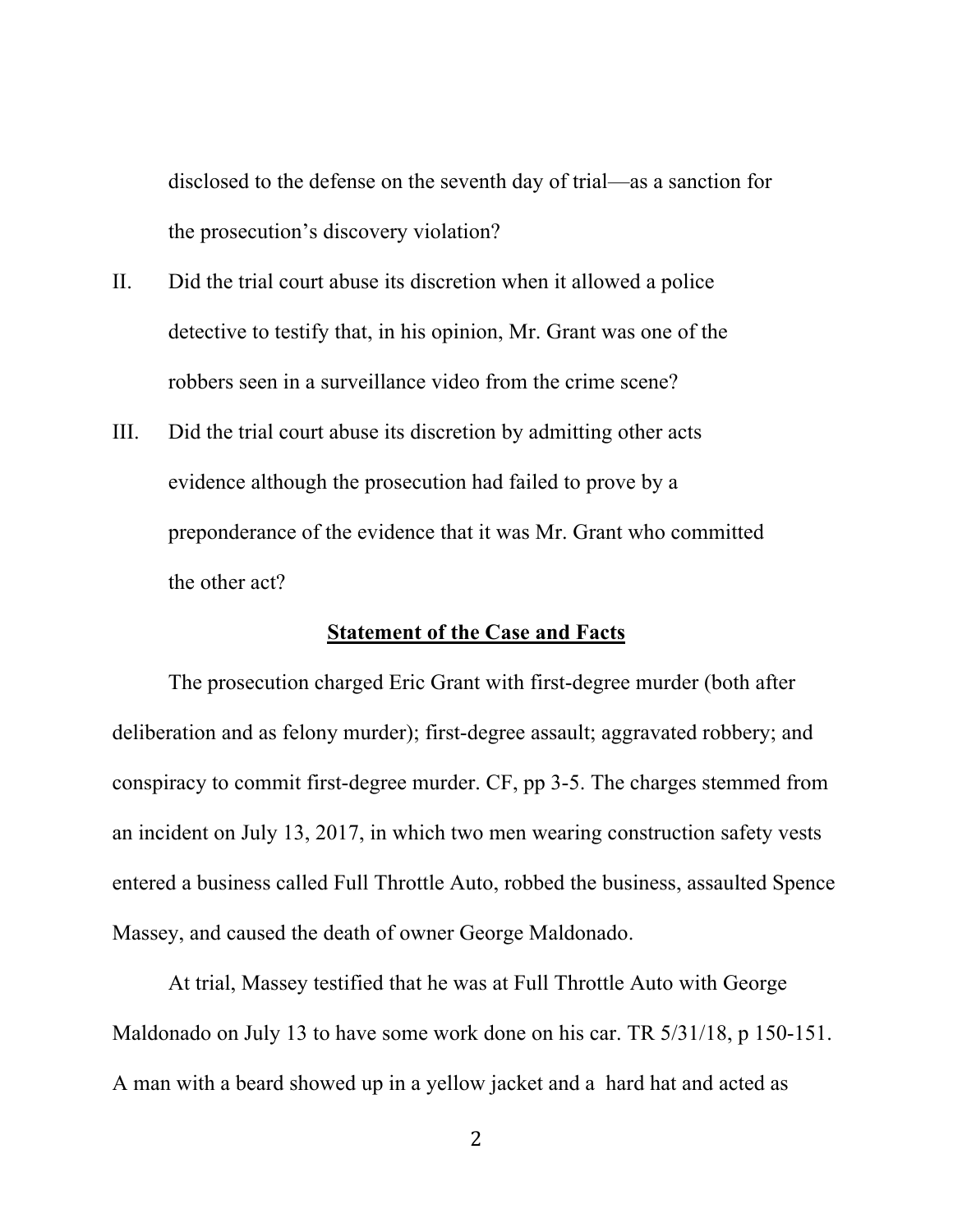though he was with Colorado Springs Utility. TR 5/31/18, pp 152:12-153:13. As Massey walked out to leave, another person grabbed him from behind and put a gun to his head. TR 5/31/18, p 155:5-14. The two men asked Maldonado to open the safe; and then the first one hit Maldonado with a gun. TR 5/31/18, p 156:21-25. The man asked Maldonado questions, but Maldonado didn't respond; and the man then kicked Maldonado. TR 5/31/18, p 159:10-15. The man in the yellow vest hit Massey with a gun, and took his wallet and watch. TR 5/31/18, p 160:1-13.

When police arrived, Maldonado was on the floor with his hands bound, breathing shallowly. TR 5/31/18, p 187. Emergency medical personnel soon followed; and determined that Maldonado was deceased. TR 5/31/18, p 48:10-13.

Police discovered that there was a recording of video surveillance from within the business; and downloaded it. TR  $6/1/18$ , p 137:2-7. The video showed two suspects: a black male with a full beard, white hard hat and green reflective vest; and another suspect with a yellow cap and orange or pink vest. TR 6/1/18, p 137:11-25. Police released a small portion of the video to the news media. TR 6/1/18, p 139; Env., EX 362 (DVD).

Detective Rogers, who testified as an expert in digital forensics, enhanced the Full Throttle video to try to see if one of the male suspects in the video had a tattoo on his left arm. TR 6/1/18, p 172:20-25. Rogers testified that, even with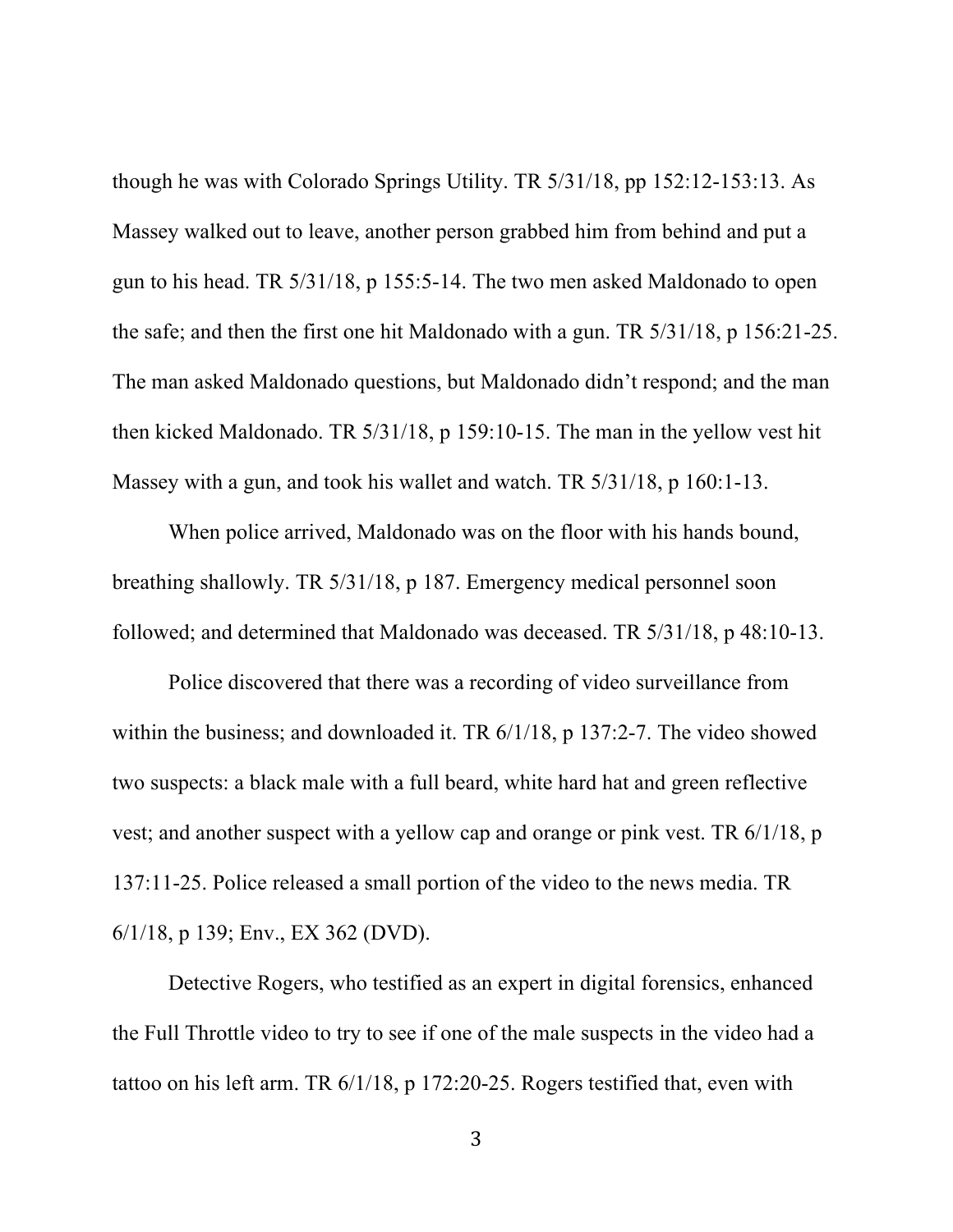enhancement, he could not see if there was a tattoo on the arm of the male in the green vest. TR 6/1/18, p 173:3-5. The defense introduced photos of Mr. Grant depicting visible tattoos on his arms. EX (trial) D, E, G, and H, pp 3-6. Witness Brandi Compito testified that Mr. Grant had had the tattoos on his arms since at least December of 2016. TR 6/6/18, p 112:16-24.

The jury returned verdicts of guilty on all counts except one count of conspiracy to commit first degree murder. TR 6/12/18, pp 2-3. The trial court sentenced Mr. Grant to an aggregate sentence of life in prison without the possibility of parole. TR 6/14/18, p 9:6-14. This timely appeal follows.

#### **Summary of the Argument**

**Issue I.** Rule 16 of the Colorado Rules of Criminal Procedure requires the prosecution to disclose to the defense all police reports in its possession or control, and any statements allegedly made by the defendant to law enforcement, well in advance of trial. This requirement extends to all such information in the possession of law enforcement agencies who reported to the prosecutor with respect to the case in question.

Mr. Grant was arrested by Philadelphia police in October of 2017 on a homicide warrant from this case. He allegedly made a statement to the police that he was on the run from Colorado and didn't want the police to know who he was.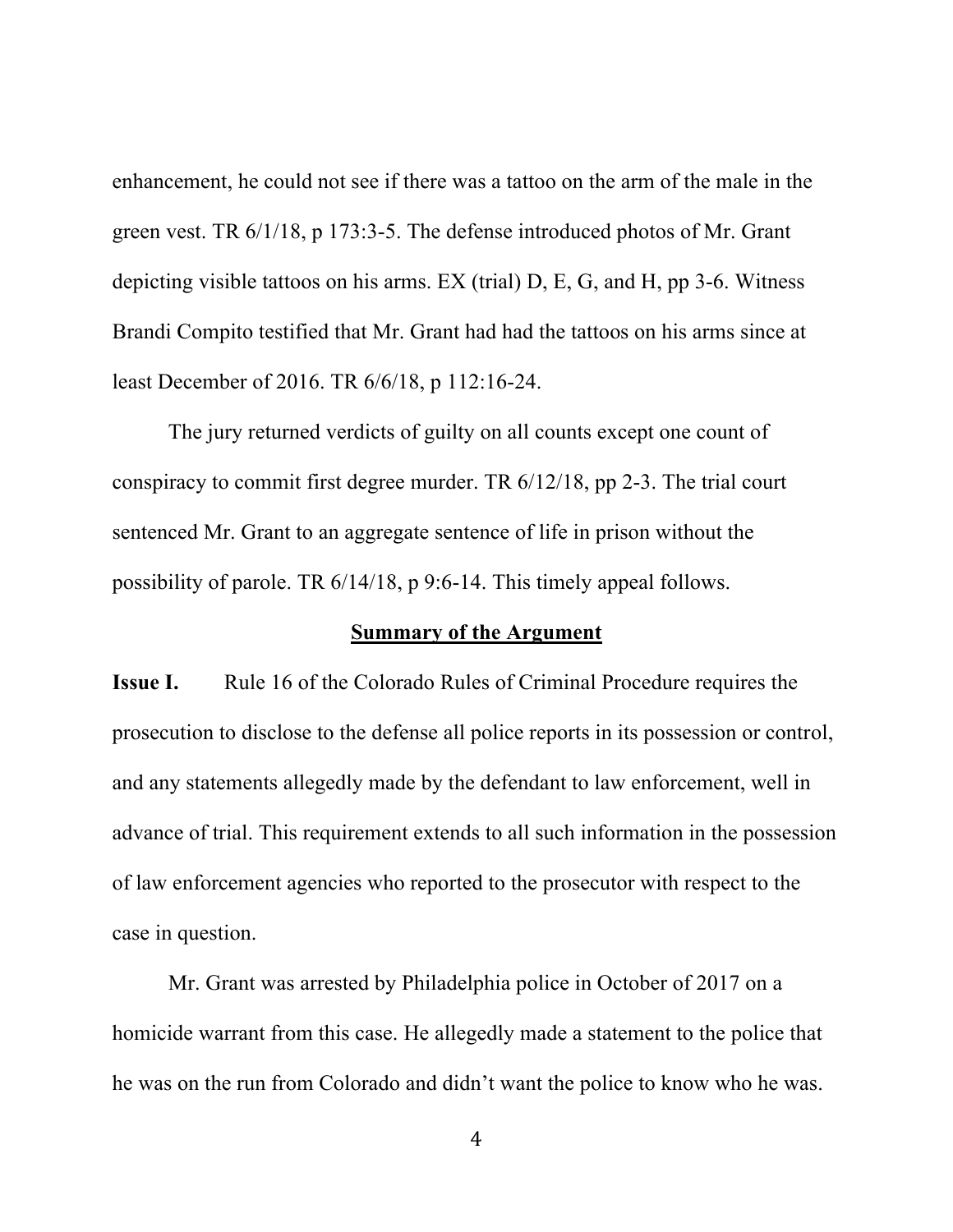This statement, which was quoted in a report, was in the possession of the Philadelphia police for over seven months before trial; but the prosecution didn't disclose the statement and report to the defense until the seventh day of trial. The defense, meanwhile, had relied on the lack of any statements by Mr. Grant to the police in preparing its entire theory of defense and trial strategy, including opening statement. Thus, the defense was prejudiced by the late disclosure.

The trial court abused its discretion when it failed exclude the statement, which was the only sanction potentially sufficient to remedy the prejudice to the defense from the prosecution's in-trial disclosure of the statement.

**Issue II.** Lay opinion testimony is admissible when it is rationally based on the perception of the witness and helpful to a clear understanding of the witness's testimony or the determination of a fact in issue. CRE 701. Opinion testimony is expert, rather than lay, opinion when the witness provides testimony that could not be offered without specialized experiences, knowledge, or training. A witness, whether lay or expert, may not form conclusions for jurors that they are competent to reach on their own.

Over defense objection, the court allowed a detective to testify that, in his opinion, Eric Grant was the bearded robber seen in the surveillance video from the crime scene. The jury had been observing Mr. Grant in trial for several days; the

5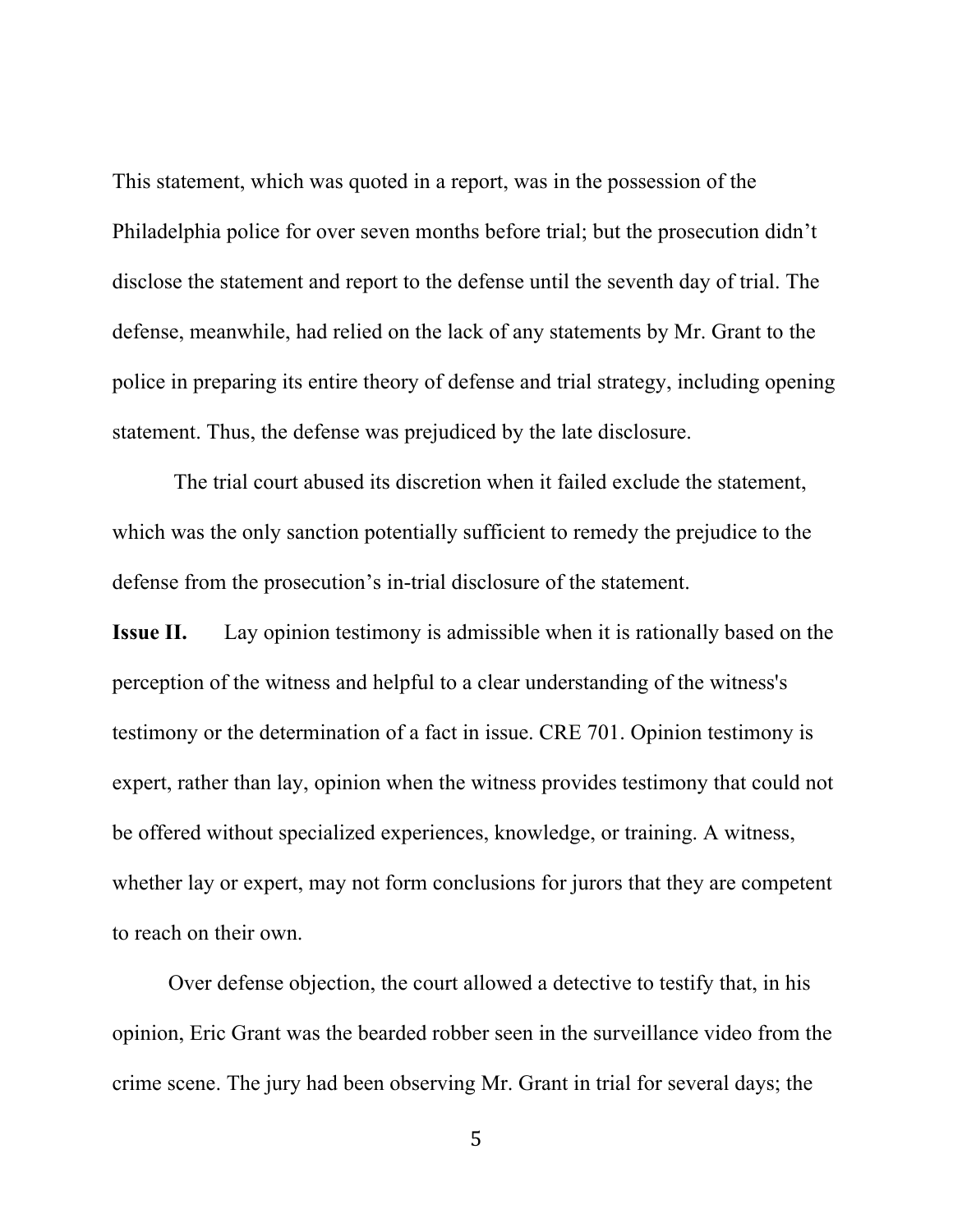detective had never seen Mr. Grant before beginning the investigation of this case; there was no evidence that Mr. Grant's appearance had changed in any significant way since the date of offense; and the jury was granted unrestricted access to the video during deliberations. Under these circumstances, the jury was in the same position as the detective to review the video and form an opinion as to whether the bearded man in the video was Eric Grant. There was no basis for concluding that the detective was more likely to correctly identify the robber in the video than was the jury. The trial court thus abused its discretion when it allowed the prosecution to elicit opinion testimony from the detective that the bearded robber in the Full Throttle surveillance video was Eric Grant.

Earlier in trial, the prosecution elicited testimony from the detective that police receive training to determine whether there are facial similarities between an individual in a photograph and a live person. But the prosecution had not endorsed or moved to qualify the detective as an expert witness. So, when the prosecution elicited the detective's opinion about whether the suspect in the video was Mr. Grant, it was eliciting expert opinion testimony in the guise of lay opinion. The trial court plainly erred by allowing this testimony.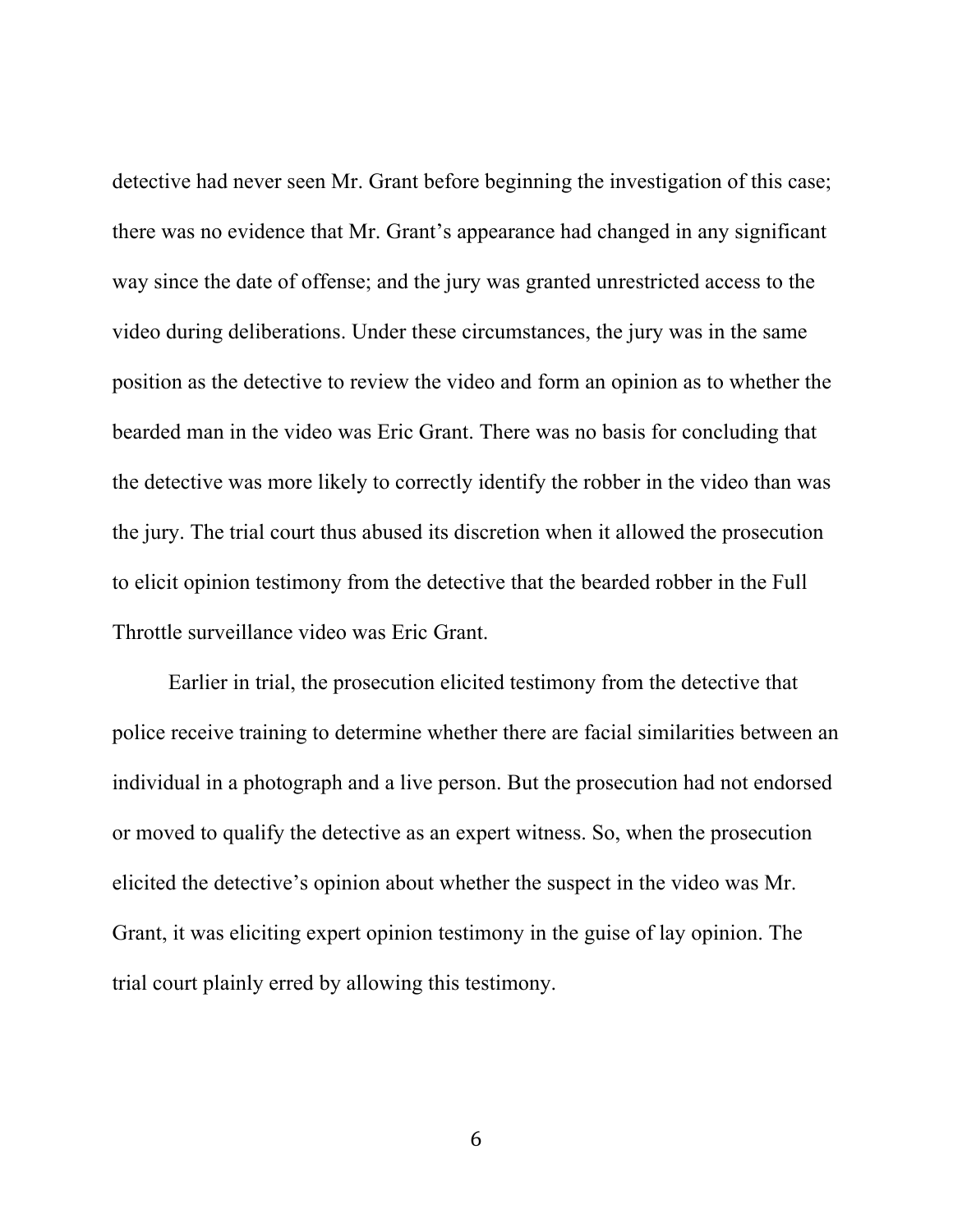Since the main issue at trial was whether the bearded robber from the video was Mr. Grant, and there was conflicting evidence about whether the suspect was Grant, the trial court's error necessitates reversal.

**Issue III**. Several months before the events leading to charges in this case, another attempted robbery occurred with similar circumstances. The victim in that case contacted police after seeing a news clip containing surveillance video footage from this case, indicating that one of the men in the video might be the one who tried to rob him earlier. But when police followed up by showing that victim a lineup containing a photo of Mr. Grant, the victim was unable to identify anyone from the lineup as being the man who tried to rob him.

In deciding whether to admit other acts evidence under CRE 404(b), a trial court must determine whether the prosecutor has proven to the court ,by a preponderance of the evidence, that the other act occurred **and** that the defendant committed the other act. *People v. Garner*, 806 P.2d 366, 373 (Colo. 1991). The prosecutor failed to establish by a preponderance of the evidence that it was Mr. Grant who committed the earlier robbery; thus, the trial court abused its discretion in admitting the other acts evidence, and reversal is necessary.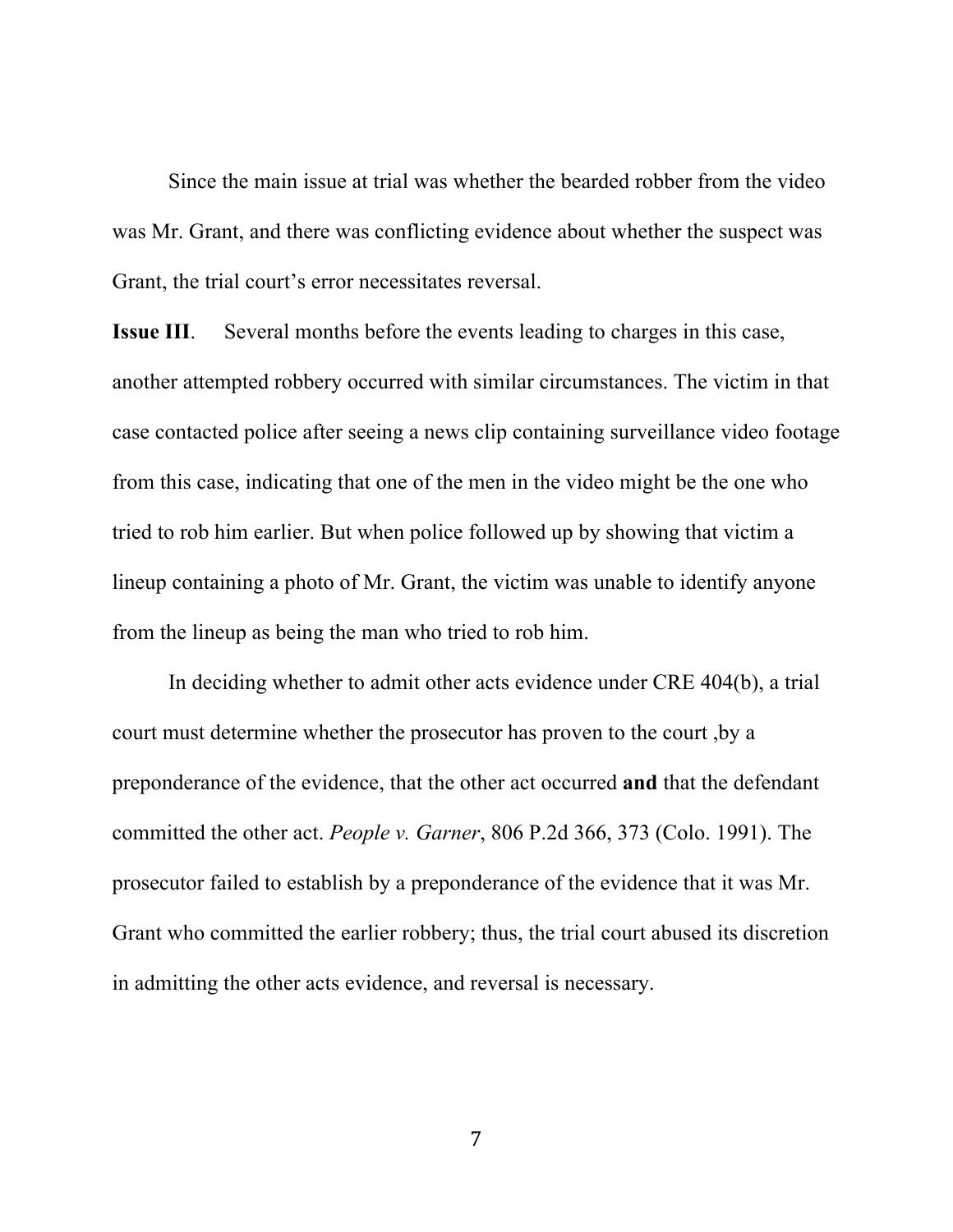**Issue IV.** Cumulative trial error necessitates reversal. The several errors at trial, in the aggregate, show prejudice to Mr. Grant's rights to due process and a fair trial.

#### **Argument**

**I. The trial court abused its discretion, and reversibly erred, when it declined to exclude inculpatory statements Mr. Grant allegedly made to the police many months before trial—but which the prosecution didn't disclose to the defense until the seventh day of trial—as a sanction for the discovery violation.**

## *A. Preservation and Standard of Review*

On the seventh day of trial, the prosecution notified the court and defense counsel that Philadelphia police detectives had just provided the prosecution with a report containing inculpatory alleged statements by Mr. Grant when he was arrested seven months before trial. TR 6/7/18, p 75:6-10. The defense, noting that neither the statements nor the report had been provided in discovery, objected to the introduction or any mention of the statements. TR 6/7/18, p 76:7-14. The defense renewed its request to exclude the purported statement and any mention of it as a sanction for the prosecution's discovery violation. TR 6/7/18, pp 126-129. The court denied the defense's request. TR  $6/7/18$ , p 134:14-19. The issue is thus preserved.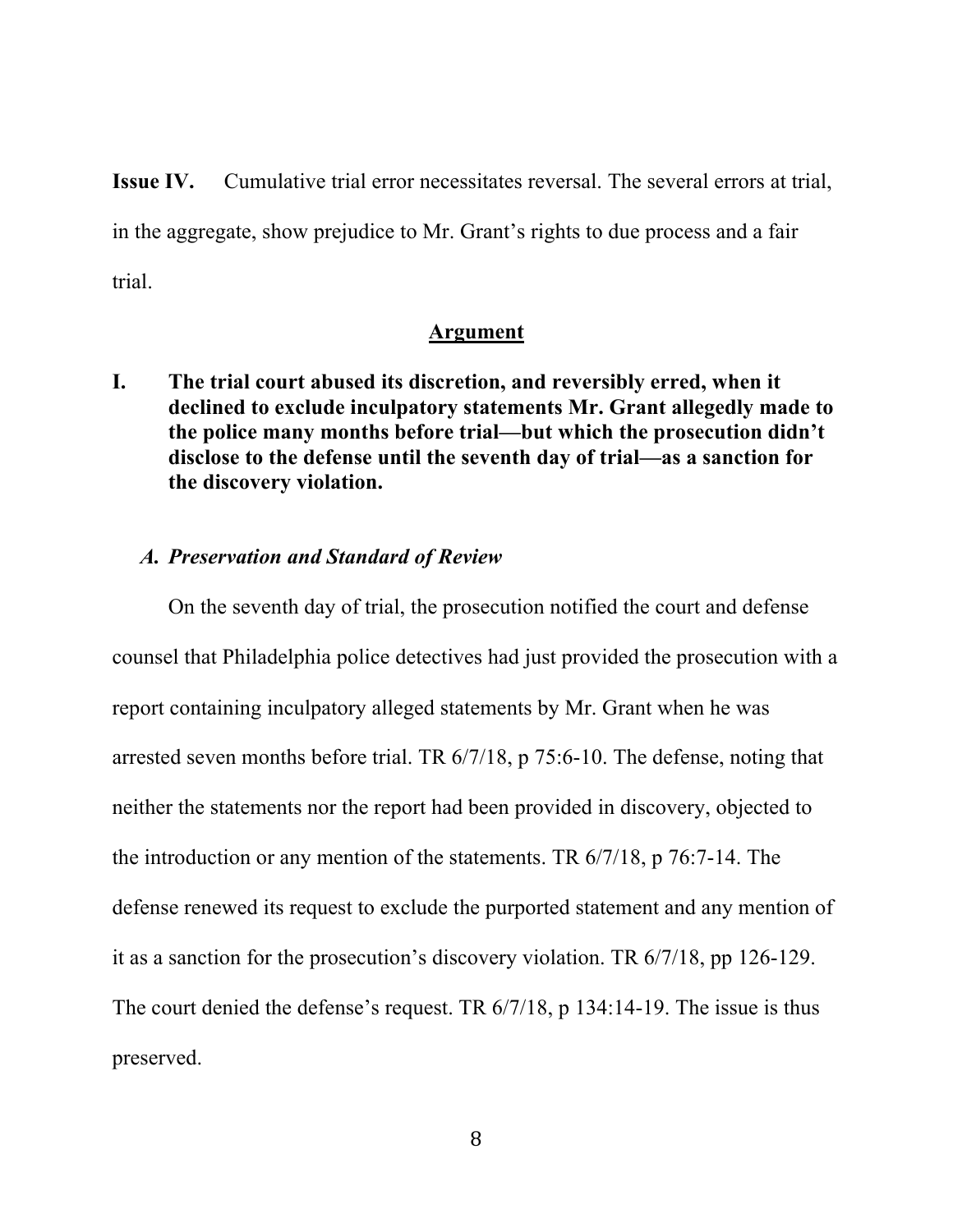This Court reviews for an abuse of discretion a trial court's resolution of discovery issues and its decision whether to impose sanctions for discovery violations. *People v. Acosta*, 2014 COA 82, ¶ 10, 338 P.3d 472. Reversible error occurs where the discovery violation resulted in prejudice to the defendant. Id., ¶ 16.

## *B. Relevant Facts and Procedure*

Philadelphia police officers, working with other law enforcement agencies, arrested Mr. Grant in Philadelphia on October 9, 2017, on an outstanding homicide warrant from El Paso County, Colorado. CF, p 334; EX K (trial), p 7. Mr. Grant was later extradited to Colorado from Philadelphia and placed in custody at the El Paso County Jail.

On April 25, 2018, the prosecution moved to continue the jury trial, asserting that, despite trying for months, it had been unable to obtain physical evidence relating to Mr. Grant's case from the Philadelphia Police Department. CF, p 322. At a pretrial hearing on the motion, the prosecution stated:

> To let the court know that regarding the evidence from Pennsylvania—from Philadelphia, Pennsylvania, that evidence was requested as soon as the Defendant was arrested and brought back … Our lead detective has contacted them numerous times, trying to speed it up….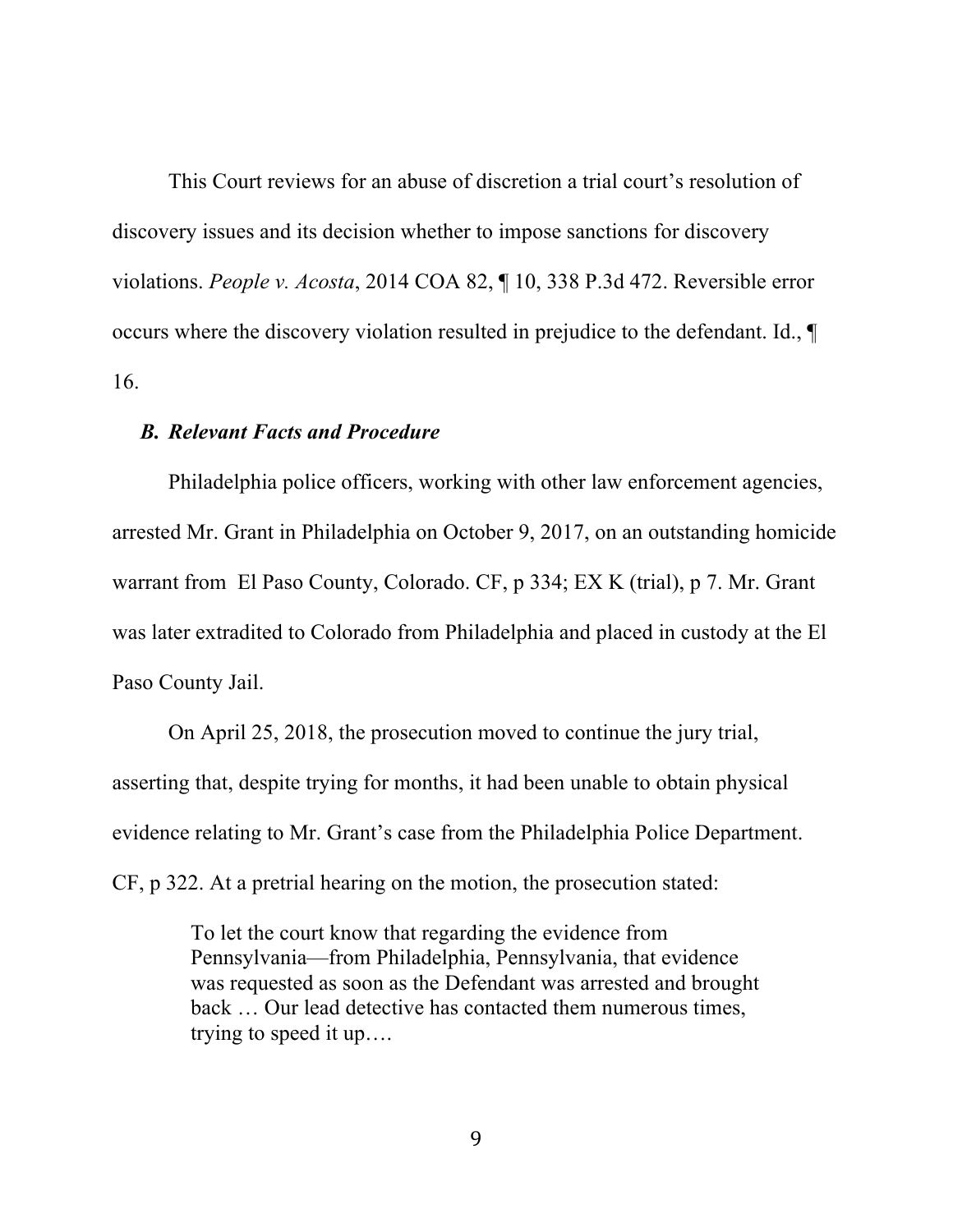TR 5/1/18, p 4:16-21. The trial court denied the motion to continue the trial. TR  $5/1/18$ , p 6:7-10.

#### *Initial discovery issues*

On May 30, 2018—the first day of trial—the defense objected to the prosecution's late endorsement of two witnesses, Quincy Harding and Katie Sanchez. TR 5/30/18, p 12:12-21. Defense counsel noted that neither witness was mentioned in discovery; that the prosecution had only provided their names the day before trial; and that the prosecution had provided the defense an investigation report containing the witness's statements at 8:00 a.m. on May 30. TR 5/30/18, pp 13:25-14:5. The defense moved to exclude the two witnesses from testifying as a sanction for the late disclosure and discovery violation. TR 5/30/2018, p 15:13-16.

The prosecution responded that it had just obtained the names and statements of the witnesses during the week before trial; and that it had disclosed both to the defense immediately. TR 5/30/18, pp 16-17. The court denied the defense motion to exclude the witnesses. TR 5/30/18, pp 18:18-19:21.

On the fifth day of trial, the prosecution informed the court and counsel that a detective from Minnesota had recordings of interviews with prosecution witnesses Ingram and Berkness; and that the recordings had not previously been disclosed to the defense. TR 6/5/18, p 4:7-13. The court excluded certain of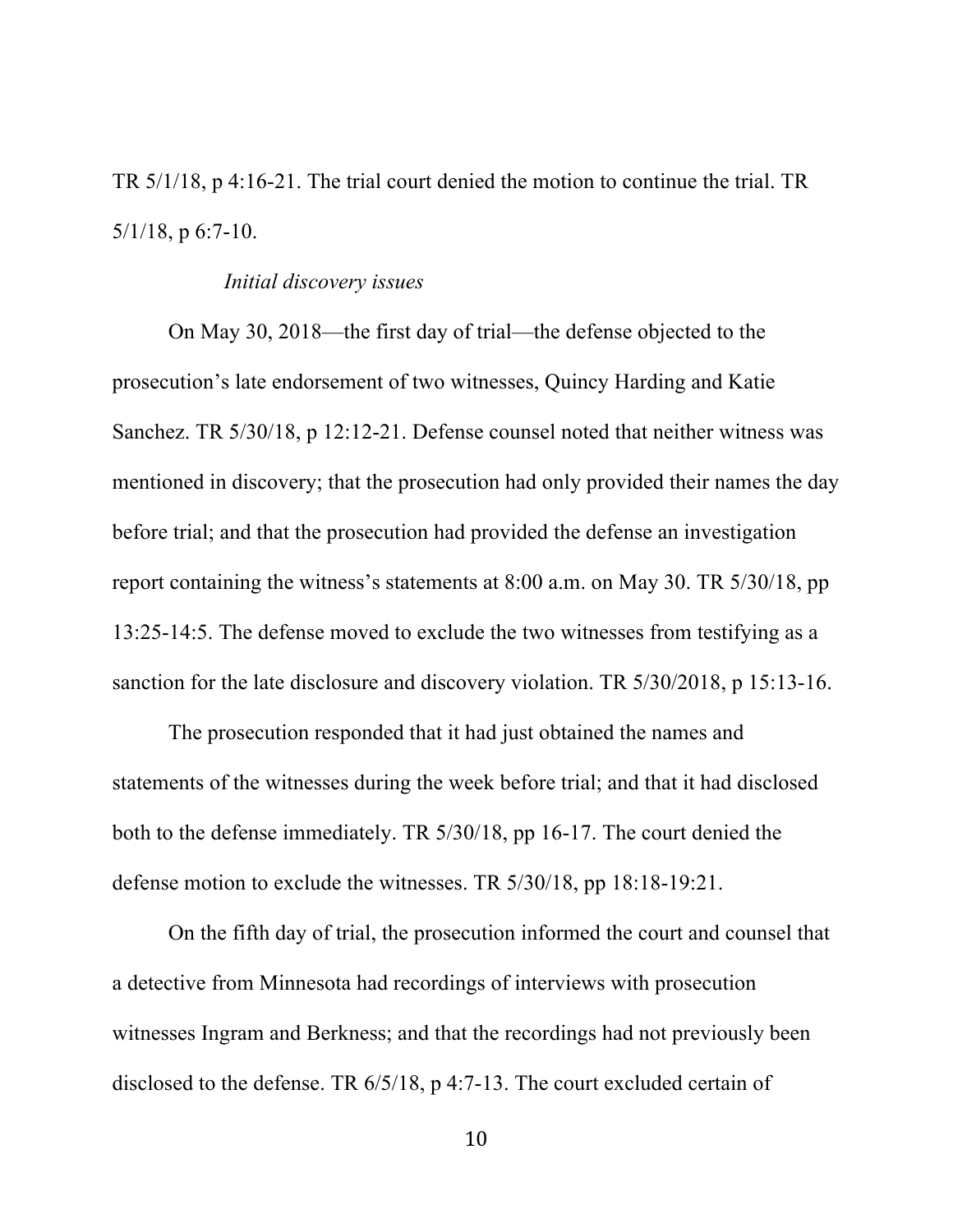Ingram's statements on the basis of a pretrial ruling; but did not address the untimeliness of the discovery. TR 6/5/18, p 23:24.

#### *Late disclosure of Mr. Grant's statement to the police*

On the seventh day of trial, during a recess, the prosecutor told the court and the defense that he had just received a report from Philadelphia detectives who were involved in the arrest of Mr. Grant; and that the report contained a statement Mr. Grant had made to one of the detectives. TR 6/7/18, p 75:6-10. The October 9, 2017 report indicated that Grant, when asked by a detective if he had identification, stated:

> I'm on the run from Colorado and you think I'm going to have identification? I want as little contact with you guys as possible and I definitely don't want you to know who I am.

EX L (trial), p 8. The defense objected to introduction of Mr. Grant's alleged statement or any mention of it, noting that the prosecution was required to obtain all discoverable information from the Philadelphia police and that the prosecution had been in regular contact with that agency. TR 6/7/18, p. 76:7-13; p 77:8-12.

The court denied the defense motion to exclude the statement:

Well, first of all, I don't find any—any indicia of any malfeasance or lack of dilatory [sic] effort by the prosecution, nor do I find any secreting of any document by the prosecution. It was published to the prosecution today, so as far as any patent discovery violation, that is not supported by the record. Having found that, the document does have some, obviously, relevant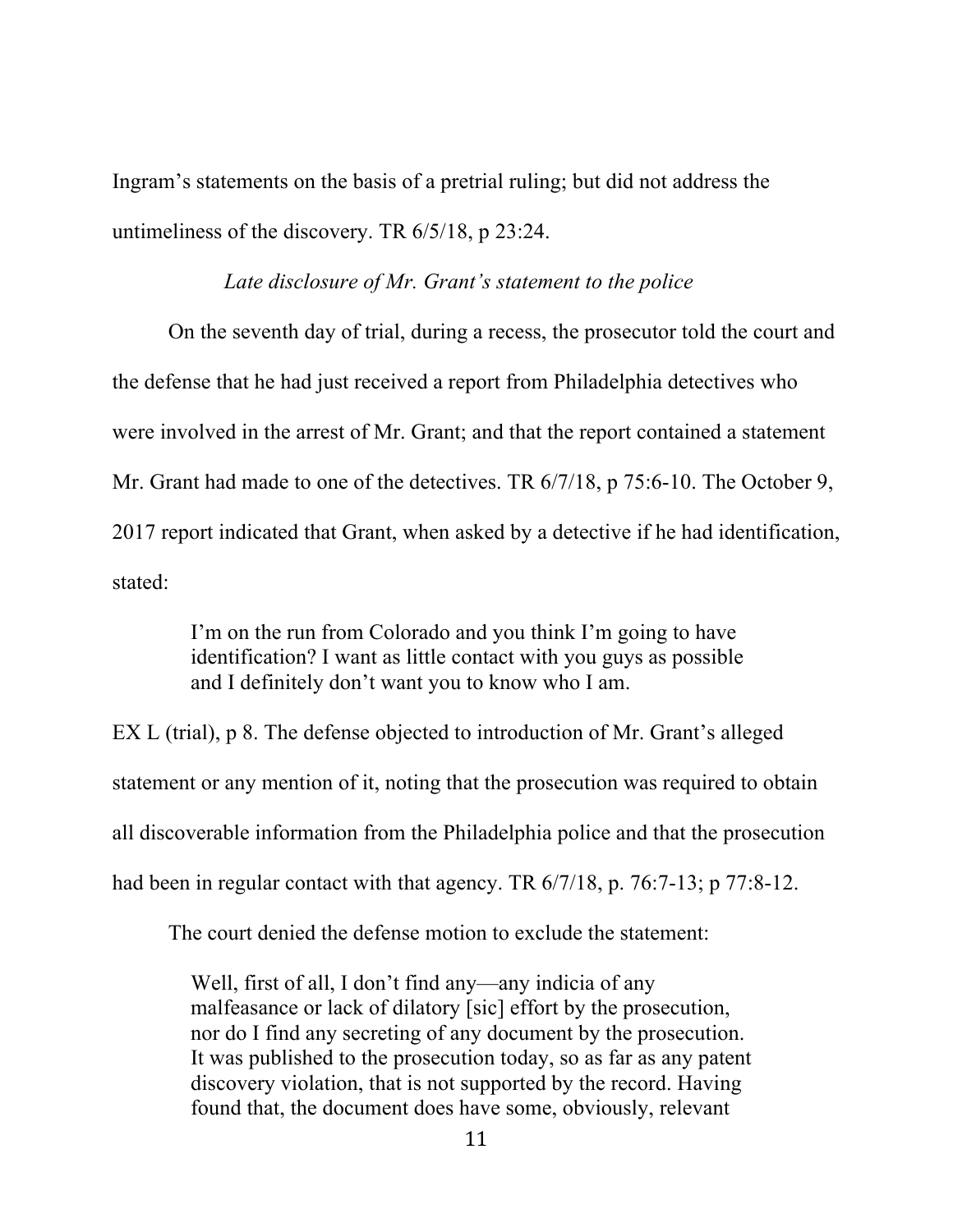information. So given the hierarchy of gradation sanctions, I decline to exclude that statement. However, I will give defense counsel an opportunity to talk to those—that individual in the hall and will consider other—other things for defense in terms of any remedy.

#### TR 6/7/18, p 77:13-24.

The court conducted a hearing on the discovery violation. Detective Pirrone of the Philadelphia Police Department testified that he e-mailed the report (Defense Exhibit L) containing Grant's statement to Detective Aulino of the Colorado Springs Police Department on the  $10<sup>th</sup>$  or  $11<sup>th</sup>$  of October, 2017; but then clarified that he had no independent recollection of sending that particular report to Aulino. TR 6/7/18, pp 120:7-121:12.

Aulino testified that he was in charge of gathering documents from the Philadelphia Police Department. TR 6/7/18, p 123:10-14. He then testified that the morning of June 7, 2018, was the first time he had seen the report. TR 6/7/18, p 123:15-24. Finally, Aulino confirmed that, in the multiple conversations he'd had with the Philadelphia detectives, they had never mentioned to him that Mr. Grant had made any statements to them. TR  $6/7/18$ , p 126:9-11.

The defense agreed with the court that there was no bad faith or malfeasance by the prosecution. TR 6/7/18, pp 128:20-129:7. Defense counsel outlined the prejudice to the defense resulting from the discovery violation: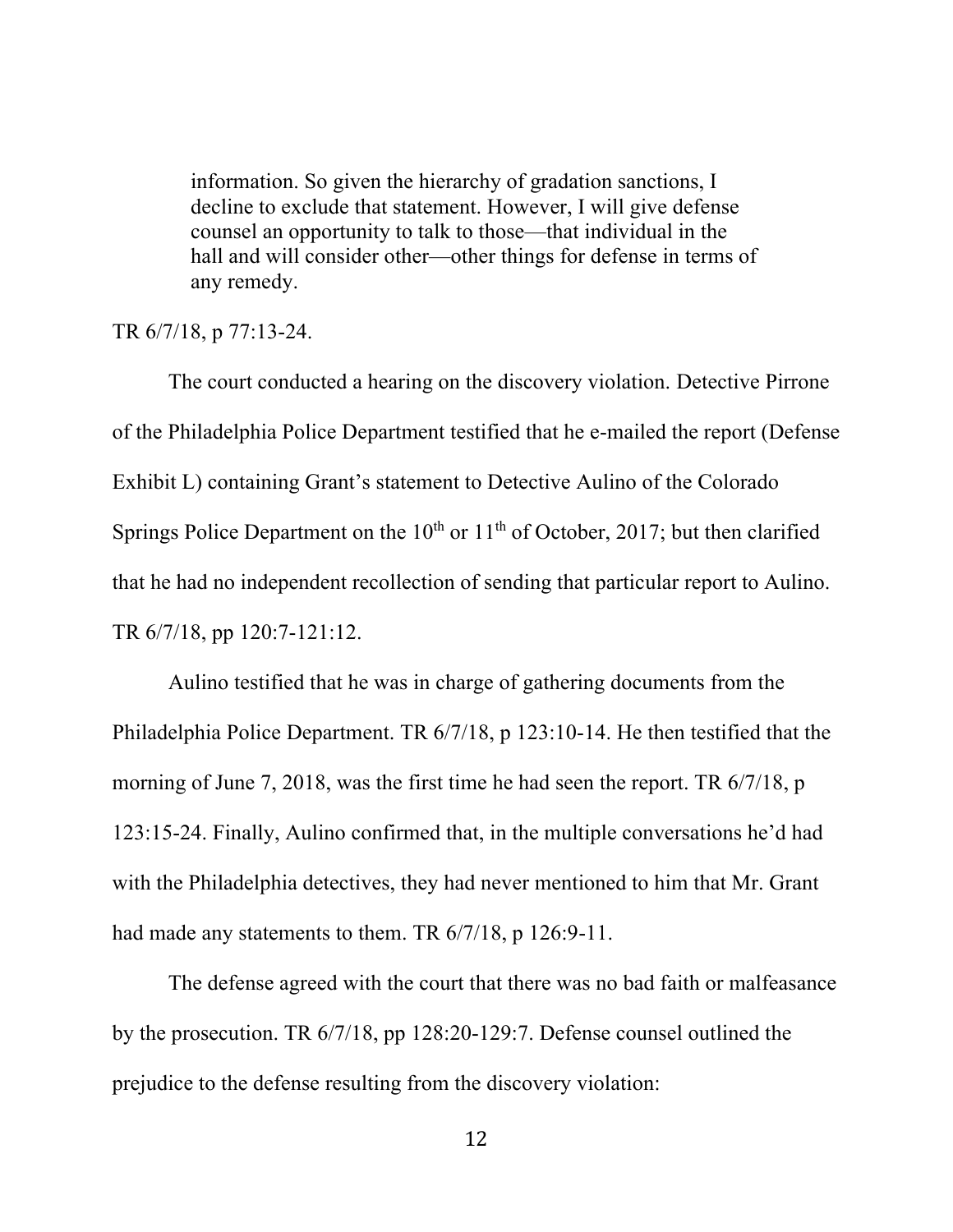- A big part of defense counsel's argument in opening statement was that there were no statements made by Mr. Grant except for those he allegedly made to lay witness Julian;
- The defense's entire theory, trial strategy, and presentation were premised on the idea that there were no statements by Mr. Grant to anyone other than the alleged statements to lay witness Kerry Julian.

TR 6/7/18, p 127:3-20. Defense counsel noted: "Statements by the Defendant are the cornerstone or lack of statements are the cornerstone of any case." TR 6/7/18, p 127:20-21. Defense counsel then again requested that the court impose a sanction of exclusion of the alleged statement and preclusion of any mention to the jury related to the statement. TR 6/7/18, p 129:18-21.

The court again denied the requested sanction of exclusion, finding that allowing the defense a suppression hearing was a sufficient sanction. TR 6/7/18, p 134:14-19. The court then conducted a hearing on the defense motion to suppress the statement on the basis that the statement was elicited via custodial interrogation without a *Miranda* warning. TR 6/7/18, p 136:1-14. The court denied the motion to suppress. TR 6/8/18, p 9:13-14. Philadelphia Detective Bass testified before the jury shortly thereafter, reciting Mr. Grant's alleged statement. TR 6/8/18, p 32:11- 23.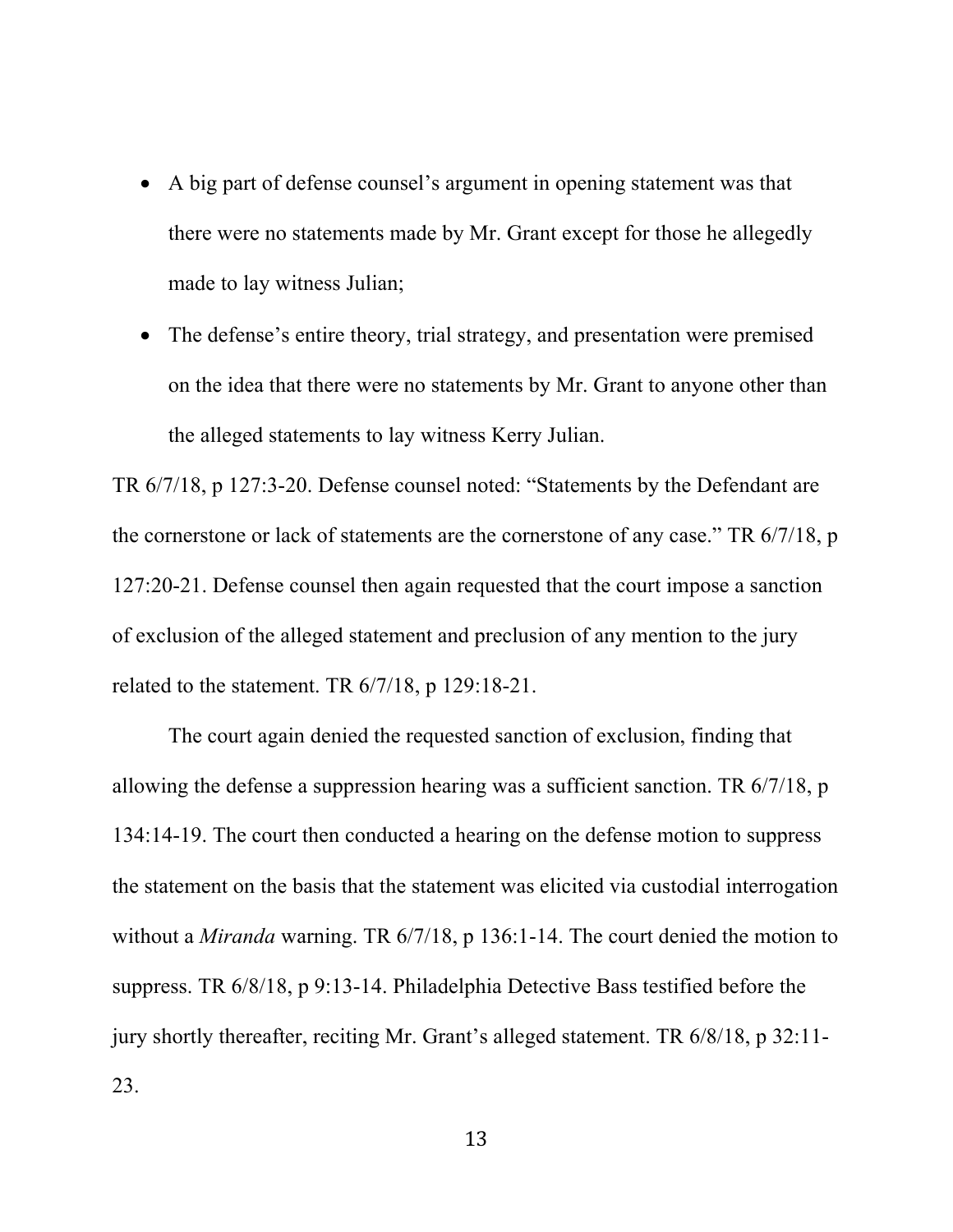## *C. Law and Analysis*

*1. General legal framework*

*Colo. R. Crim. P. 16*

Colo. R. Crim. P. 16 governs pretrial discovery. Rule 16 was designed to ensure a fair trial and reduce the risk of "trial by ambush." *People v. Arapahoe County Court*, 74 P.3d 429 (Colo. App. 2003). The rule requires the prosecution to provide the defense with, among other things:

- "police, arrest, and crime or offense reports, including statements of all witnesses" that are "within the possession or control of the prosecuting attorney," Crim. P.  $16(I)(a)(1)(I)$ ; and
- "any written or recorded statements of the accused ... and the substance of any oral statements made to the police or prosecution by the accused…." Crim. P.  $16(I)(a)(1)(VII)$ .

The prosecuting attorney's obligations

extend to material and information in the possession or control of members of his or her staff and of any others who have participated in the investigation or evaluation of the case and who either regularly report, or with reference to the particular case have reported, to his or her office.

Crim. P.  $16(I)(a)(2)$ . The rule requires the prosecutor to provide these items to the defense "as soon as practicable but not later than 21 days after the defendant's first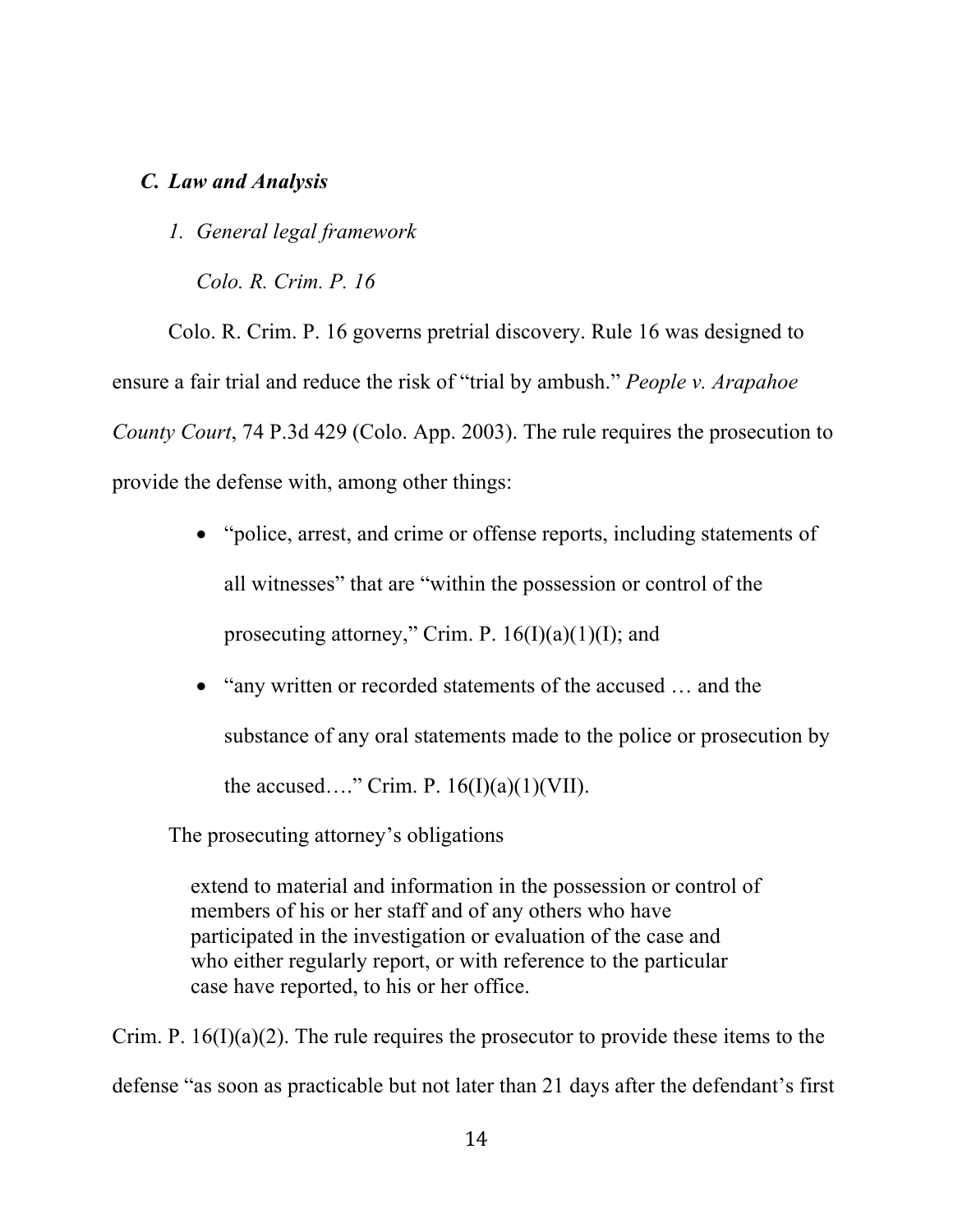appearance at the time of or following the filing of charges…." Crim. P.

 $16(I)(b)(1)$ . And,

The prosecuting attorney shall ensure that a flow of information is maintained between the various investigative personnel and his or her office sufficient to place within his or her possession or control all material and information relevant to the accused and the offense charged.

Crim. P.  $16(I)(b)(4)$ .

If a discovery violation is brought to the court's attention, the court can impose sanctions, including ordering the inspection of materials, granting a continuance, or prohibiting the party from introducing in evidence the material not disclosed. Crim. P.  $16(III)(g)$ .

#### *Case law addressing discovery violations*

"To remedy a discovery violation, the court should impose the least severe sanction that ensures compliance with the discovery rules and protects a defendant's right to due process." *People v. Palmer*, 2018 COA 38, ¶ 25. While a trial court's decision whether to impose sanctions is reviewed for an abuse of discretion, that discretion is not unlimited. *People v. District Court*, 808 P.2d 831, 836 (Colo. 1991).

Among the factors a trial court should consider in fashioning an appropriate sanction for a discovery violation are: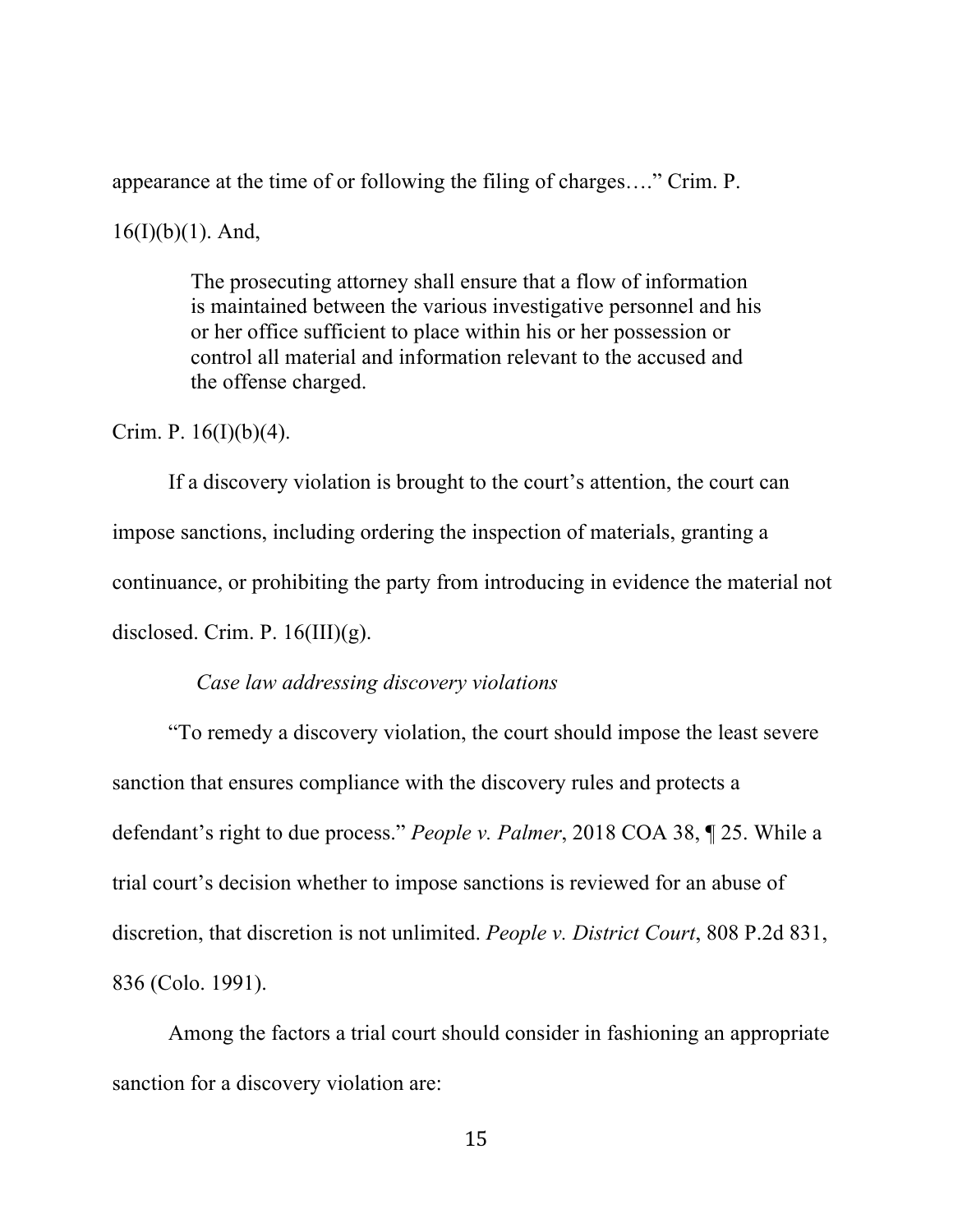(1)The reason for the delay in providing the requisite discovery;

(2)Any prejudice a party has suffered as a result of the delay; and

(3)The feasibility of curing such prejudice by way of a continuance or recess in situations where the jury has been sworn and trial has begun.

*People v. Lee*, 18 P. 3d 192, 196 (Colo. 2001); *see also People v. Castro*, 854 P.2d 1262, 1265 (Colo. 1993).

#### *2. The prosecution violated Crim. P. 16*

The prosecution's disclosure, for the first time during trial, of Mr. Grant's alleged statements to Philadelphia police and the report documenting those statements, violated the express requirements of Crim. P. 16. The prosecution team was in regular contact with the Philadelphia police about this matter; and the prosecution's request to continue the trial due to problems obtaining evidence from that agency shows that the prosecution was already aware that complete provision of information from that agency was an issue. The alleged statement, and the report documenting it, were known to the Philadelphia police for more than seven months before trial.

*3. The discovery violation prejudiced Mr. Grant's defense*

As defense counsel noted, the defense had relied on the discovery provided before trial in preparing for trial, developing a theory of the defense, and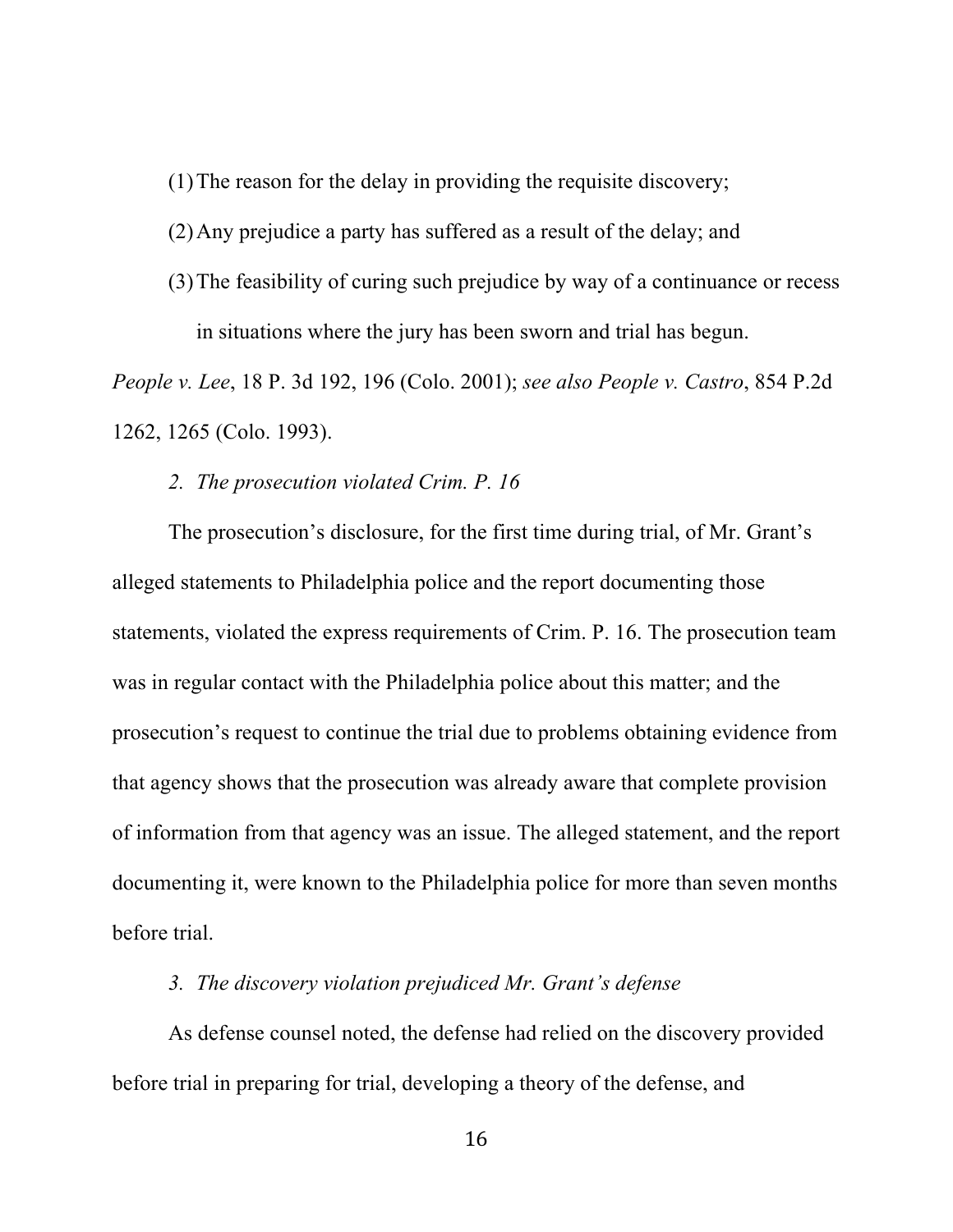presenting its case. And the discovery provided by the prosecution before trial did not contain any statements by Mr. Grant to any police officers. Thus, the defense asked no questions during jury selection concerning statements attributed by the police to defendants. And in opening statement, the defense emphasized that there were no statements by Mr. Grant to anyone besides lay witness Kerry Julian. Because the defense didn't receive the statements or the report until trial had already started, there was no way for the defense to investigate the circumstances surrounding the statements, including whether there were any recordings of the statements and whether there was equipment that could've recorded Mr. Grant's interactions with the police. The statements suggested that Mr. Grant knew he was being pursued by the police, and that he was fleeing to avoid being captured. To receive these damning inculpatory alleged statements for the first time on the seventh day of trial thus caused significant prejudice to the defense.

## *4. The court's sanctions didn't remedy the prejudice*

Despite the clear nature of the discovery violation, the importance of the untimely-disclosed statements, and the obvious prejudice to the defense, the trial court rejected his request to exclude the statements. The trial court acknowledged that the remedy of allowing the defense extra time to interview the detectives who attributed the statements to Mr. Grant was not a sufficient remedy. But its decision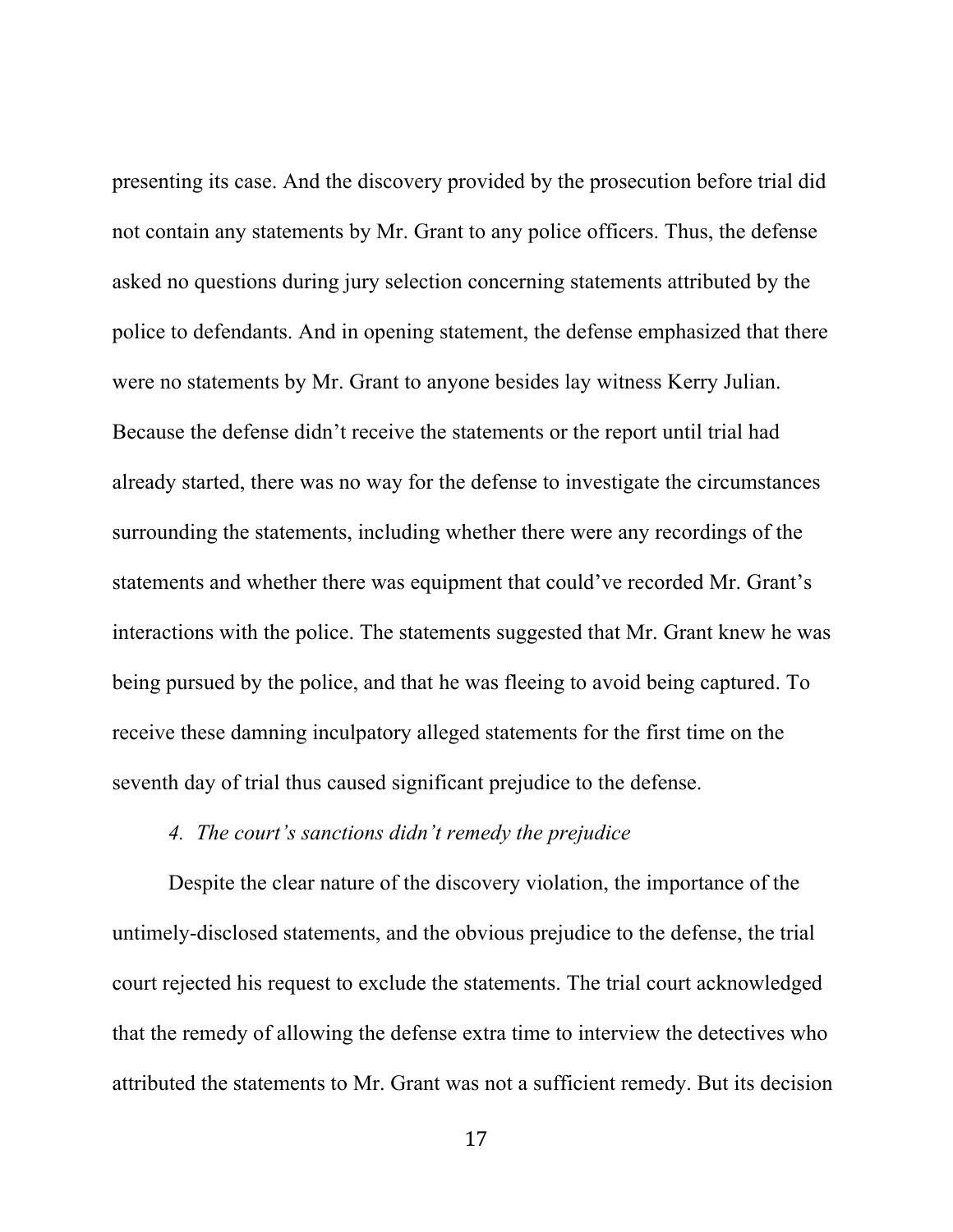to hold a suppression hearing concerning any constitutional admissibility issues pertaining to the statements did nothing additional to cure the prejudice. The untimely provision of the statements in violation of Crim. P. 16 still prejudiced Mr. Grant's defense just as drastically as if there had been no in-trial suppression hearing. The hearing did nothing to cure the unfair damage resulting from the defense relying on the discovery provided before trial in preparing its entire theory and strategy of defense, only to learn near the close of evidence about inculpatory statements Mr. Grant allegedly made to the police.

This case stands in contrast to *Acosta*, *supra*. *Acosta* involved the prosecution's untimely disclosure, the day before trial, to the defense of a fourth interrogation of the defendant. The trial court there found a discovery violation, but imposed no sanction. A division of this court found the trial court did not err, noting that there was no prejudice to the defendant because he received the evidence **before** trial, he refused the offer of a continuance, and he used the information during cross-examination. *Acosta*, 2014 COA 82, ¶ 23. Additionally, the prosecution didn't even use the challenged information during trial. *Id*.

Here, the trial was nearly concluded by the time the prosecution disclosed Mr. Grant's statement to the defense. The newly disclosed statement was significant and would have impacted the defense's entire trial strategy, preparation,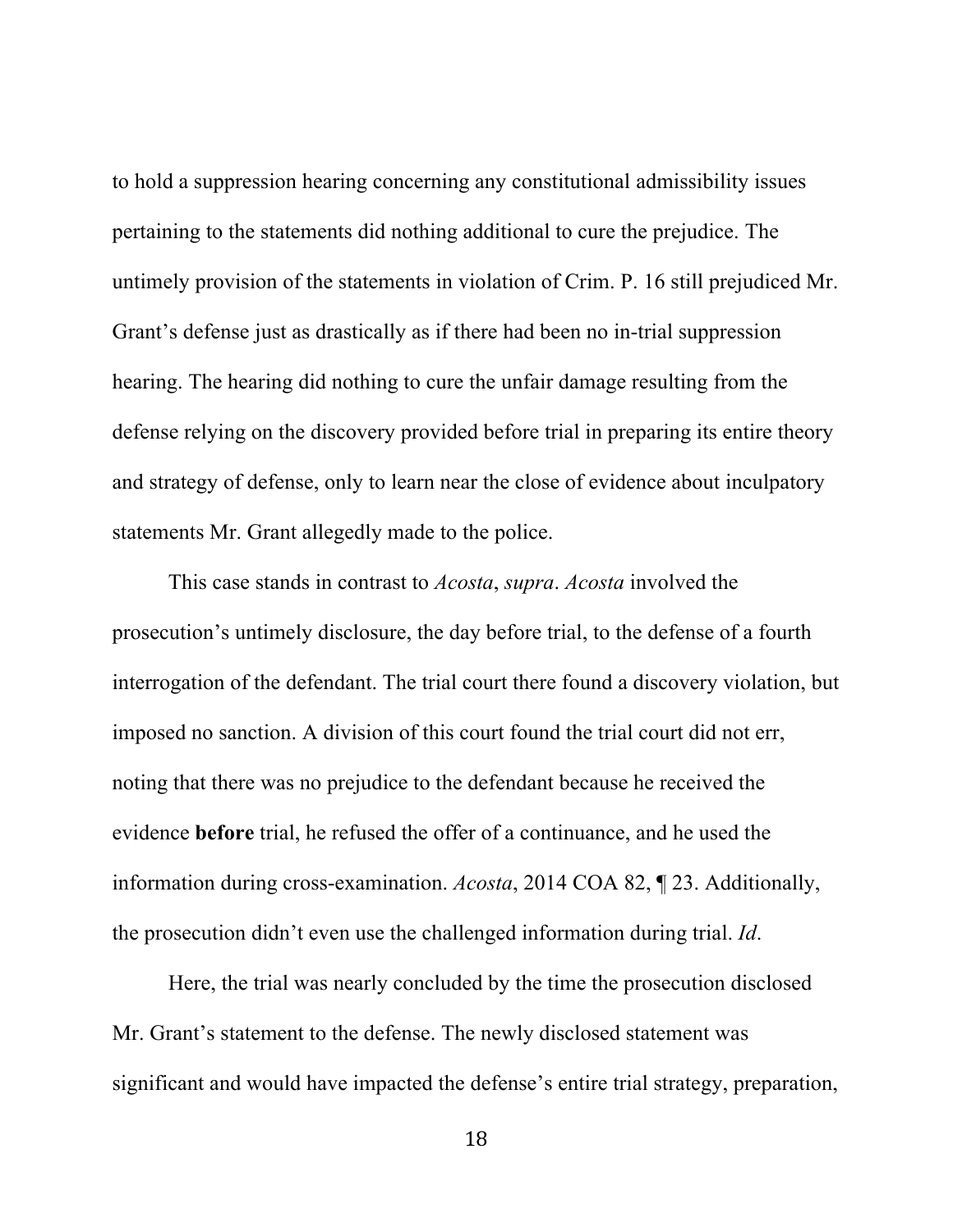and presentation of the case. Thus, based on the timing of the disclosure, it was not feasible to grant a continuance to try to remedy the prejudice. And, unlike in *Acosta*, here the prosecution elicited the statement through a detective, and then emphasized it twice during rebuttal closing:

- "It's all Eric Grant. Statements in Philadelphia, 'I'm on the run. I'm on the run from Colorado.'" TR 6/11/18, p 220:3-5;
- "And what the Defendant wants is just what he wanted in Philadelphia, not to be known. 'I'm on the run. I don't have identification. I don't want you to know who I am." TR 6/11/18, pp 220:23-221:1.

The prosecution's disclosure of alleged inculpatory statements by Mr. Grant to the police, created significant prejudice to his defense and impacted his rights to due process and a fair trial. By failing to impose any sanction that remedied this prejudice, the trial court abused its discretion; and reversal is required. *Acosta, supra; Lee, supra; Palmer, supra*.

**II. The trial court abused its discretion when it allowed a detective to give opinion testimony that Mr. Grant was the bearded robber appearing in the surveillance video from the crime scene.**

#### *A. Preservation and Standard of Review*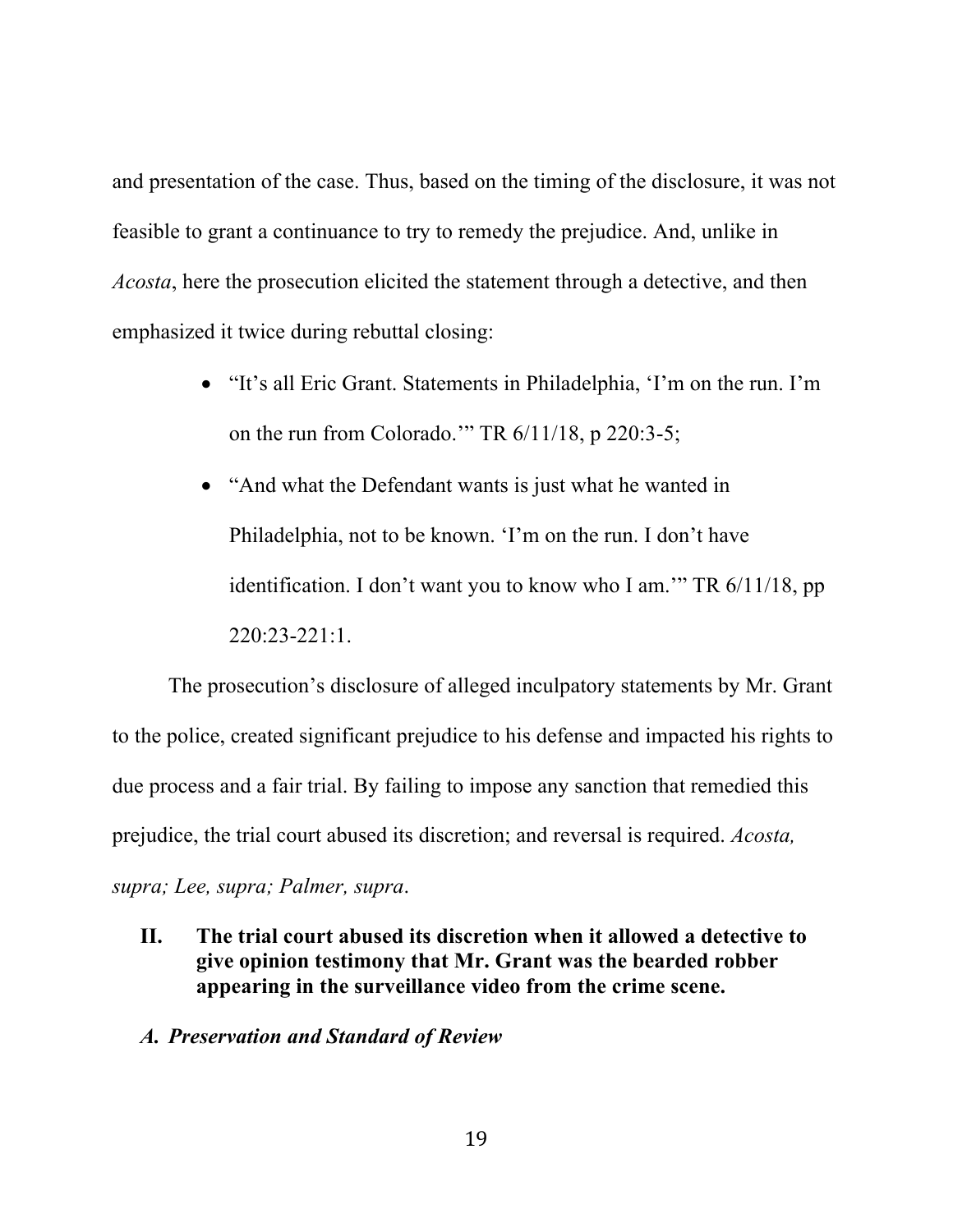This issue is preserved in part. When the prosecution attempted to elicit Detective Aulino's opinion, the defense objected on two grounds: that the opinion testimony invaded the province of the jury; and that it was not relevant and useful to the jury. TR 6/8/18, pp 76:14-77:21. The court overruled the objection and allowed the testimony. TR 6/8/18, p 78:2-3.

A trial court's decision to admit opinion testimony is reviewed for an abuse of discretion. *Campbell v. People,* 2019 CO 66, ¶ 21. A trial court abuses its discretion when its decision is manifestly arbitrary, unreasonable, or unfair. *Id.* An appellate court reviews preserved, nonconstitutional errors for harmless error. *Hagos v. People*, 2012 CO 63, 12, 288 P.3d 116. Under this standard, reversal is required if the error "substantially influenced the verdict or affected the fairness of the trial proceedings." *Id*.

The defense didn't object to the testimony on the basis that it was expert opinion testimony in the guise of lay opinion. Thus, that portion of the issue is unpreserved. Unpreserved errors are reviewed under the plain error standard, which requires reversal when the error "so undermined the fundamental fairness of the trial itself so as to cast serious doubt on the reliability of the judgment of conviction." *Hagos, supra*, ¶ 14.

#### *B. Relevant Facts and Procedure*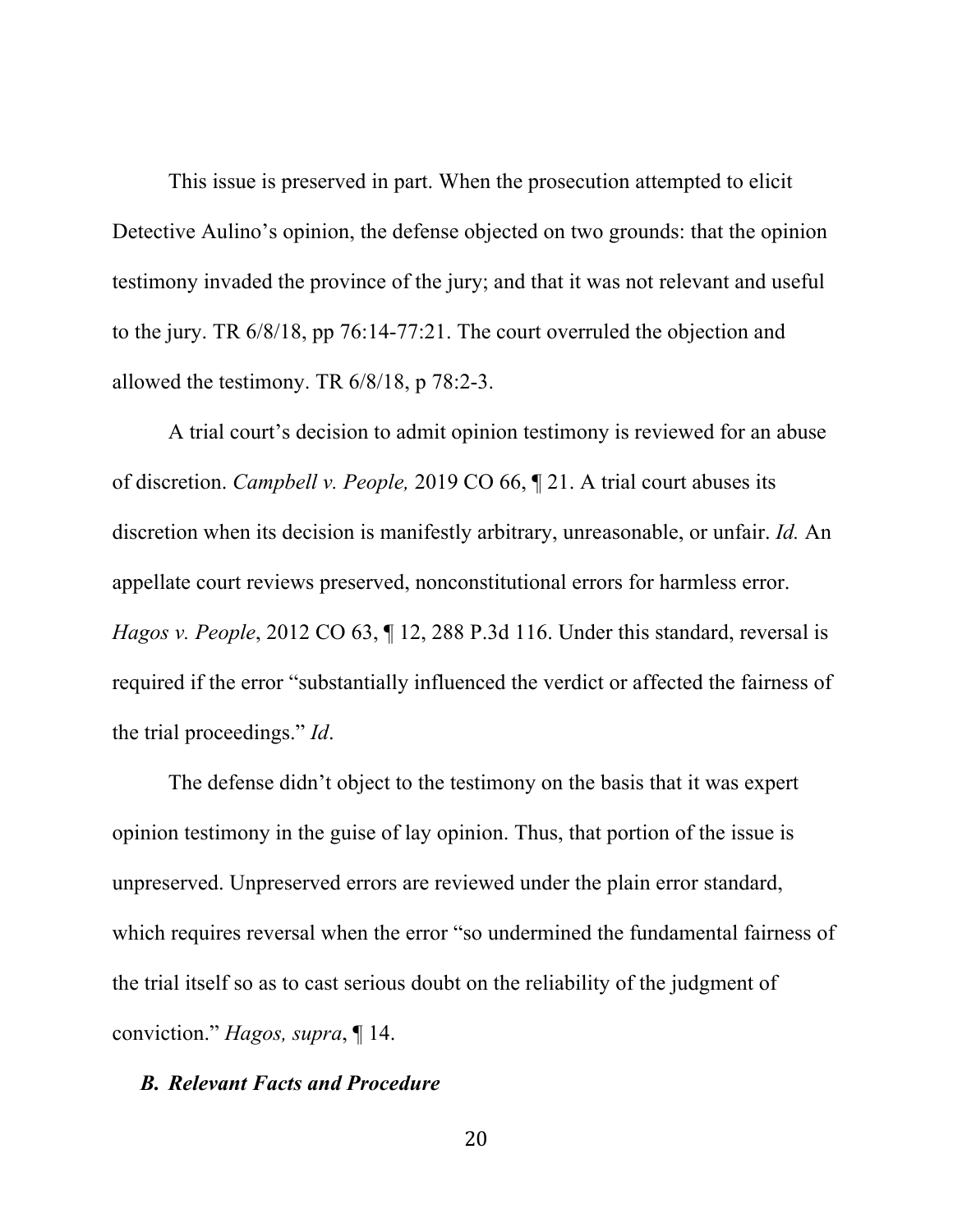The prosecution introduced into evidence the surveillance video from Full Throttle, which showed the two robbers inside of the business. EX (trial) #391. The prosecution played for the jury the portion of the video showing the suspects entering the business, inside the business, and leaving. TR 6/8/18, pp 79:10-80:5.

The prosecution elicited from Detective Aulino that he'd viewed the surveillance video from the crime scene "dozens of times," and that he had become very familiar with the facial features and body sizes of the two suspects. TR 6/4/18, p 94:17-25. Then, the following exchange occurred between the prosecutor and Aulino:

> Q: All right. And **is it part of police training** to be able to look at a photograph and be able to look at a person's face and see if there are similarities and features that appear in both?

A: Yes.

TR 6/4/18, p 96:21-25 (emphasis added).

Four days later, the prosecution again elicited testimony from Aulino that he'd watched the surveillance video dozens of times, using "a lot of attention;" and that he'd seen Mr. Grant face-to-face sometime **after** his arrest, as well as at various court hearings since the arrest. TR 6/8/18, pp 75:15-76:13. The prosecutor then asked Aulino:

> Based on your observations of the video and your observations of the Defendant, Eric Grant, in person and in D.M.V.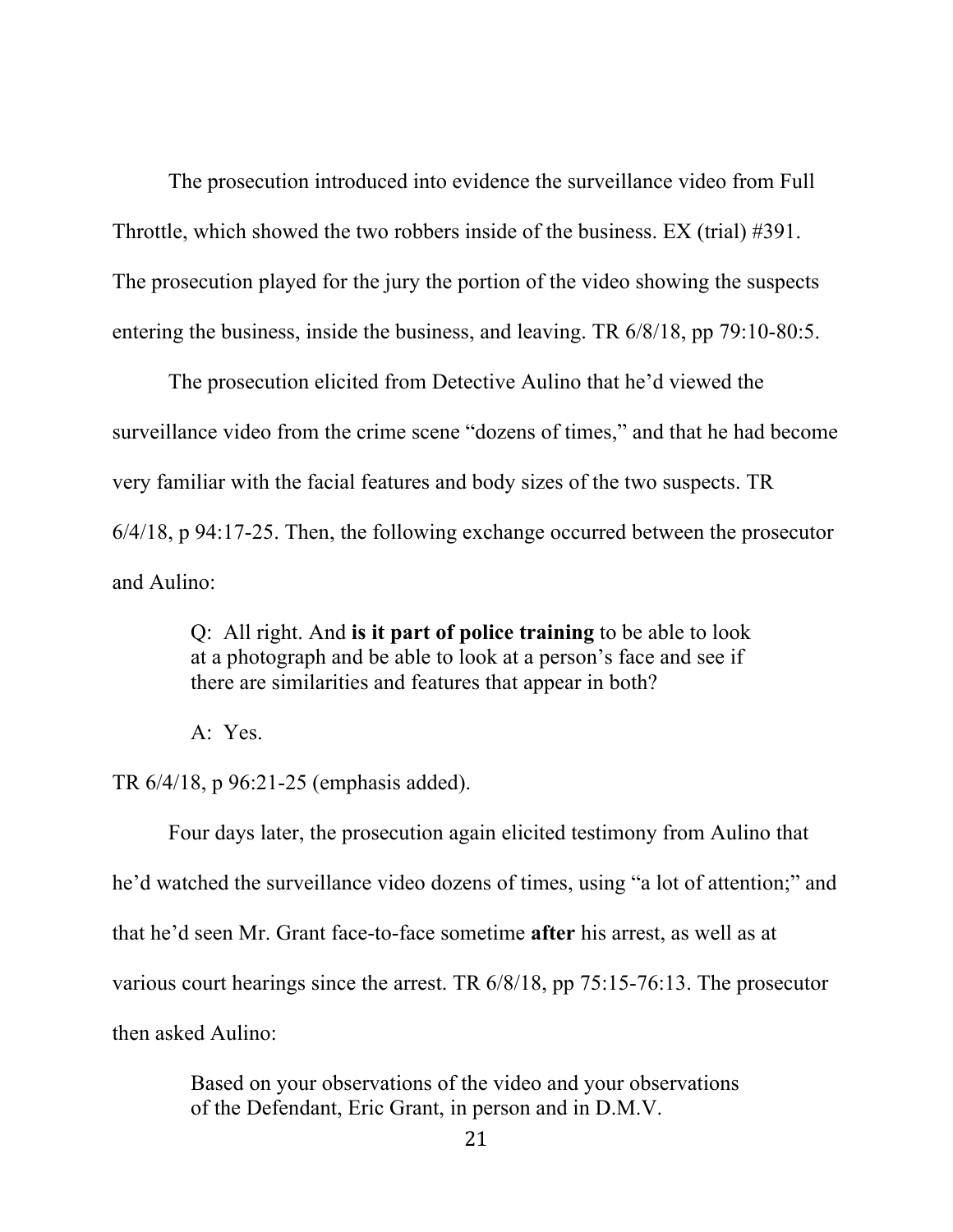photographs, do you have an opinion as to whether the person in the video is the Defendant or not?

The defense objected. TR 6/8/18, p 76:14-19.

At the ensuing bench conference, defense counsel asserted that the opinion invaded the province of the jury; and that the opinion wouldn't be useful and relevant to the jury since there'd been no change in Mr. Grant's appearance during the relevant time frame. TR 6/8/18, pp 76:25-77:21. The trial court overruled the objection. TR 6/8/18, p 78:2-3. The prosecution then elicited the following opinion testimony from Aulino:

> Q: (By Ms. Vellar) Detective Aulino, do you have an opinion as to whether the Defendant, Eric Grant, is the person in the video?

A: Yes. I mean, yes, or I wouldn't have—I wouldn't have written the arrest warrant and been in this position if we didn't, yes.

Q: Okay. And do you recognize Eric Grant from the video?

A: From the video?

Q: Yes. Once you saw him in person, did you recognize him from the video?

A: Yes, uh-huh.

TR 6/8/18, p 78:5-15.

## *C. Law and Analysis*

*1. Opinion testimony*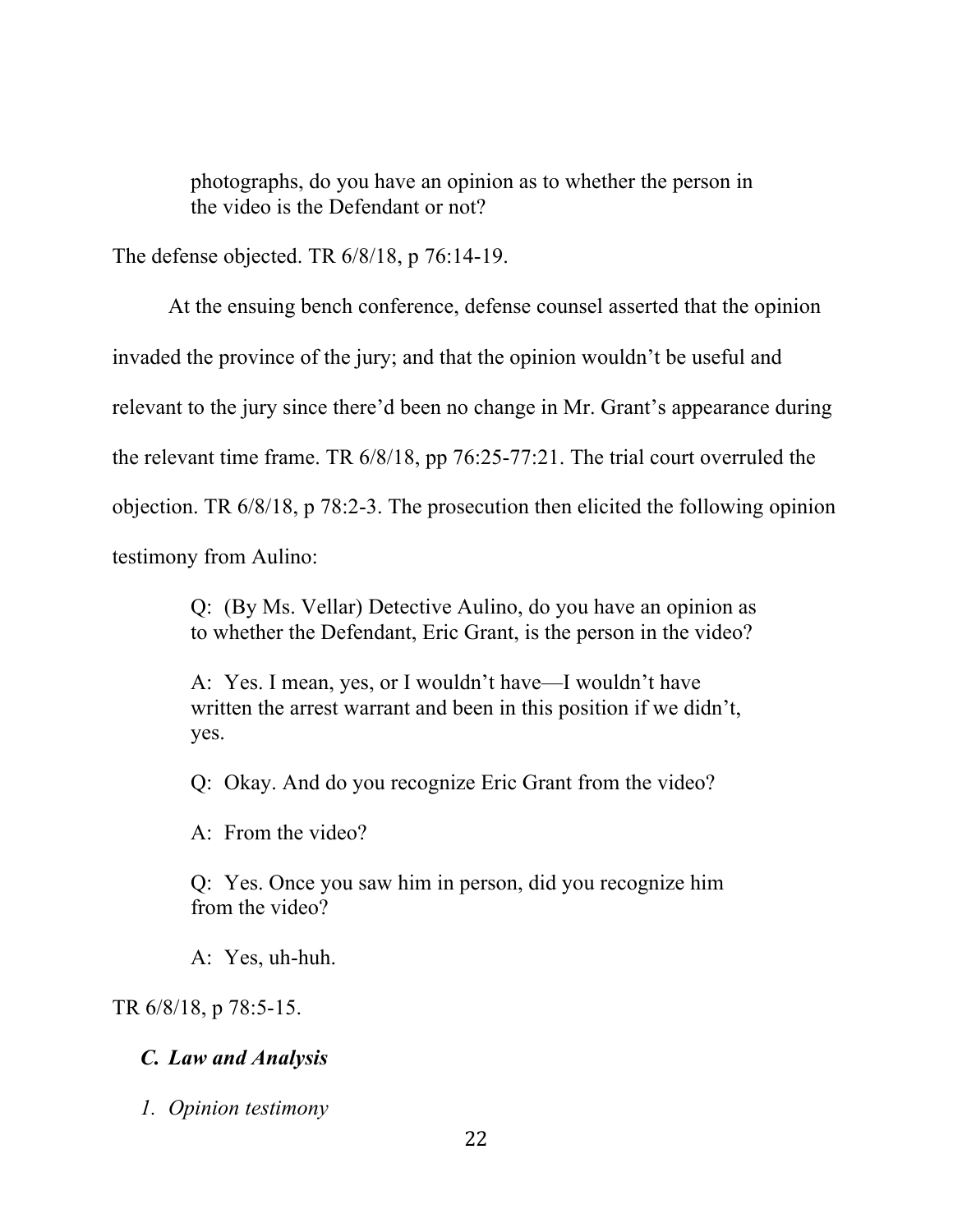CRE 701 and 702 govern admissibility of lay and expert opinion testimony,

respectively. CRE 701 states:

If the witness is not testifying as an expert, the witness' testimony in the form of opinions or inferences is limited to those opinions or inferences which are (a) rationally based on the perception of the witness, (b) helpful to a clear understanding of the witness' testimony or the determination of a fact in issue, and (c) not based on scientific, technical, or other specialized knowledge within the scope of Rule 702.

CRE 702 states:

If scientific, technical, or other specialized knowledge will assist the trier of fact to understand the evidence or to determine a fact in issue, a witness qualified as an expert by knowledge, skill, experience, training, or education, may testify thereto in the form of an opinion or otherwise.

The Colorado Supreme Court established a test in *Venalonzo v. People*, 2017

CO 9, for determining whether testimony is lay or expert testimony:

[I]n determining whether testimony is lay testimony under [CRE] 701 or expert testimony under CRE 702, the trial court must look to the basis for the opinion. If the witness provides testimony that could be expected to be based on an ordinary person's experiences or knowledge, then the witness is offering lay testimony. If, on the other hand, the witness provides testimony that could not be offered without specialized experiences, knowledge, or training, then the witness is offering expert testimony.

2017 CO 9, ¶ 23, 388 P.3d 868.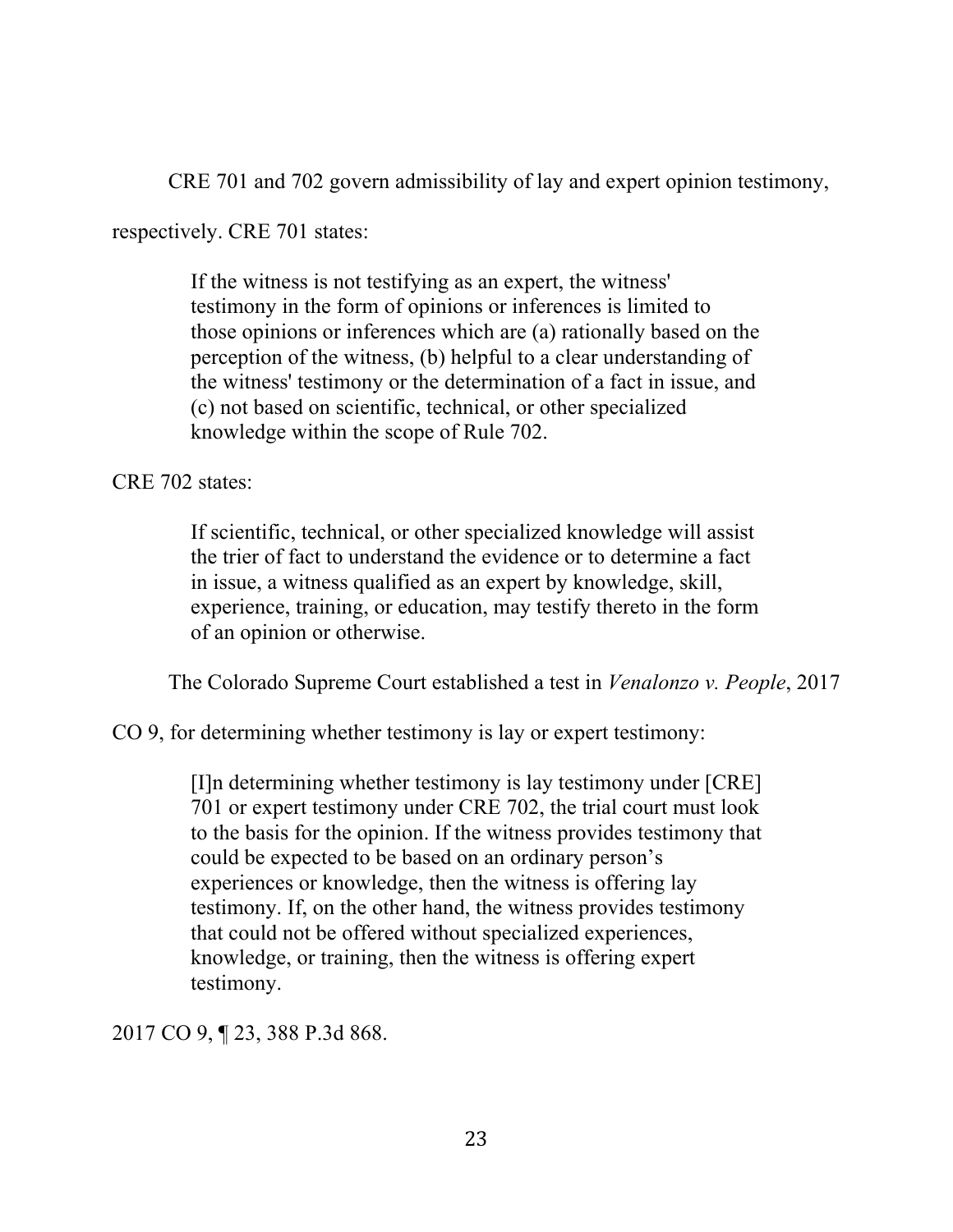A lay witness can testify regarding the identity of a person depicted in a video recording if there is some basis for concluding that the witness is more likely to correctly identify the defendant than is the jury. *Robinson v. People*, 927 P.2d 381, 384 (Colo. 1996). "Lay opinion testimony is permitted under Rule 701 because 'it has the effect of describing something that the jurors could not otherwise experience for themselves by drawing upon the witness's sensory and experiential observations that were made as a firsthand witness to a particular event.'" *People v. McFee*, 2016 COA 97, ¶ 76, *citing United States v. Freeman*, 730 F.3d 590, 595 ( $6<sup>th</sup>$  Cir. 2013). Thus, some courts have found that "a witness is only permitted to give her opinion or interpretation of an event when she has some **personal** knowledge of that incident." *See, e.g., United States v. Fulton*, 837 F.3d 281, 291 (3rd Cir. 2016) (emphasis added).

## 2. *The court erred by admitting the testimony under CRE 701*

The jury had seen Mr. Grant on a constant basis for several hours a day during the six days of trial preceding Aulino's opinion testimony. There was no evidence that Mr. Grant's appearance had changed in any significant way since before the Full Throttle robbery. And the court ruled as follow concerning the jury's access during deliberations to the surveillance video from the crime scene:

> All right. I'm going to go ahead and let the jury decide how frequently and the method in which they want to view those.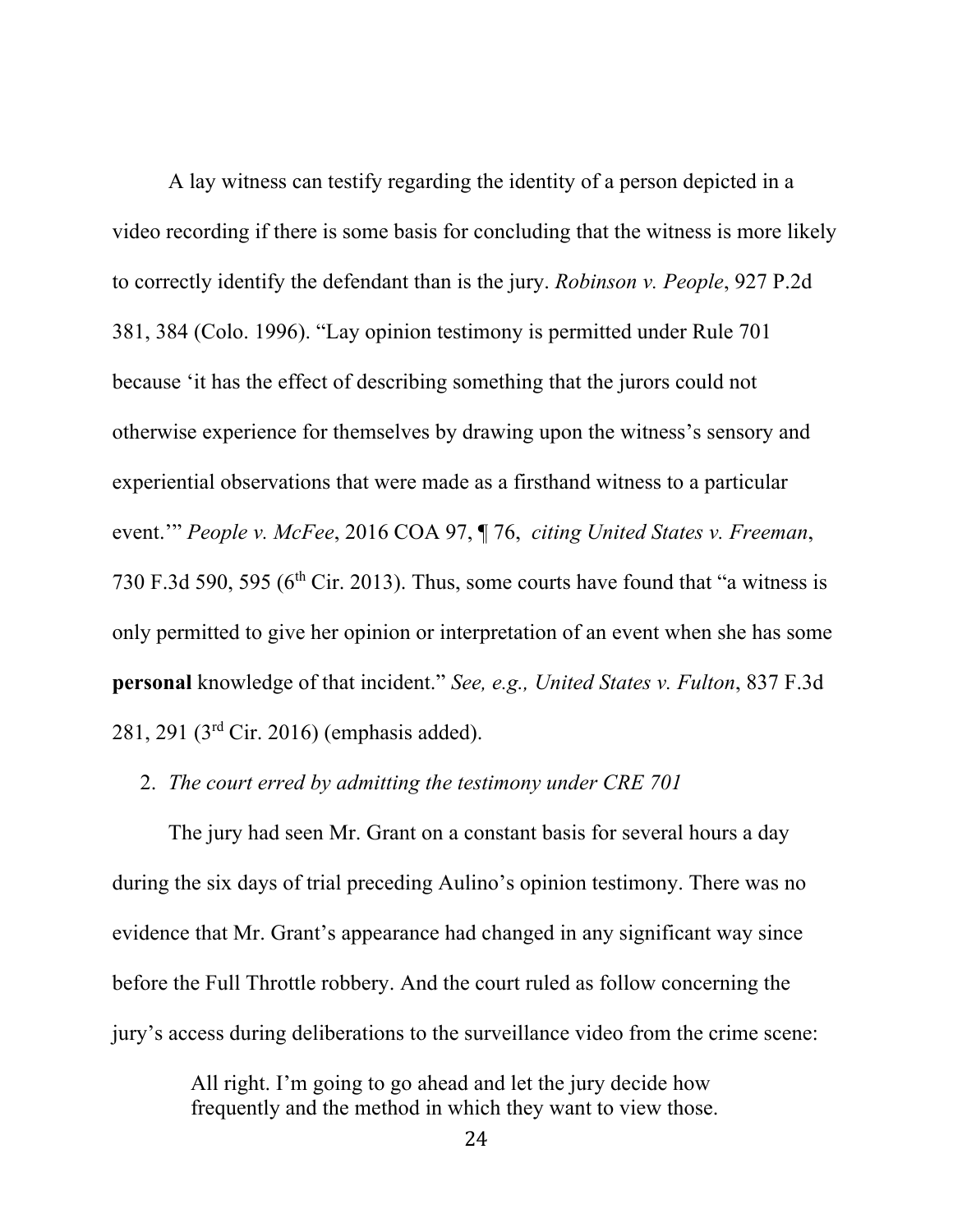Obviously, I want to have a clean computer if they want to see those … So I won't put any restrictions based on the *Rael* case cited by the prosecution and noting that these pieces of evidence are disparate from *DeVella*.

TR 6/11/18, pp 157:19-158:1. Thus, the jurors had unrestricted access to the surveillance video; and could watch it as many times as they wanted to.

Under these circumstances, as in *McFee*, *supra*, the jury was in the same position as the detective to review the video and form an opinion as to whether the bearded suspect in the video was Eric Grant. As with the detective in *McFee*, Detective Aulino wasn't present when the crime captured on video occurred; and his almost-entirely-in-court experience of observing Mr. Grant did not put him in any better position to identify Grant. Thus, his opinion would not have been helpful to the jury. "A witness, lay or expert, may not form conclusions for jurors that they are competent to reach on their own.' *McFee*, *supra*, ¶ 76. But this is exactly what Aulino's testimony did. Thus, the trial court abused its discretion in admitting Aulino's opinion testimony that Mr. Grant was the bearded man in the surveillance video. *Id.*

#### *3. The error wasn't harmless*

The sole significant issue at trial was identification: Whether the prosecution had proven that Mr. Grant was the man with the beard, as seen in the surveillance video. And while other lay witnesses opined that the bearded man from the video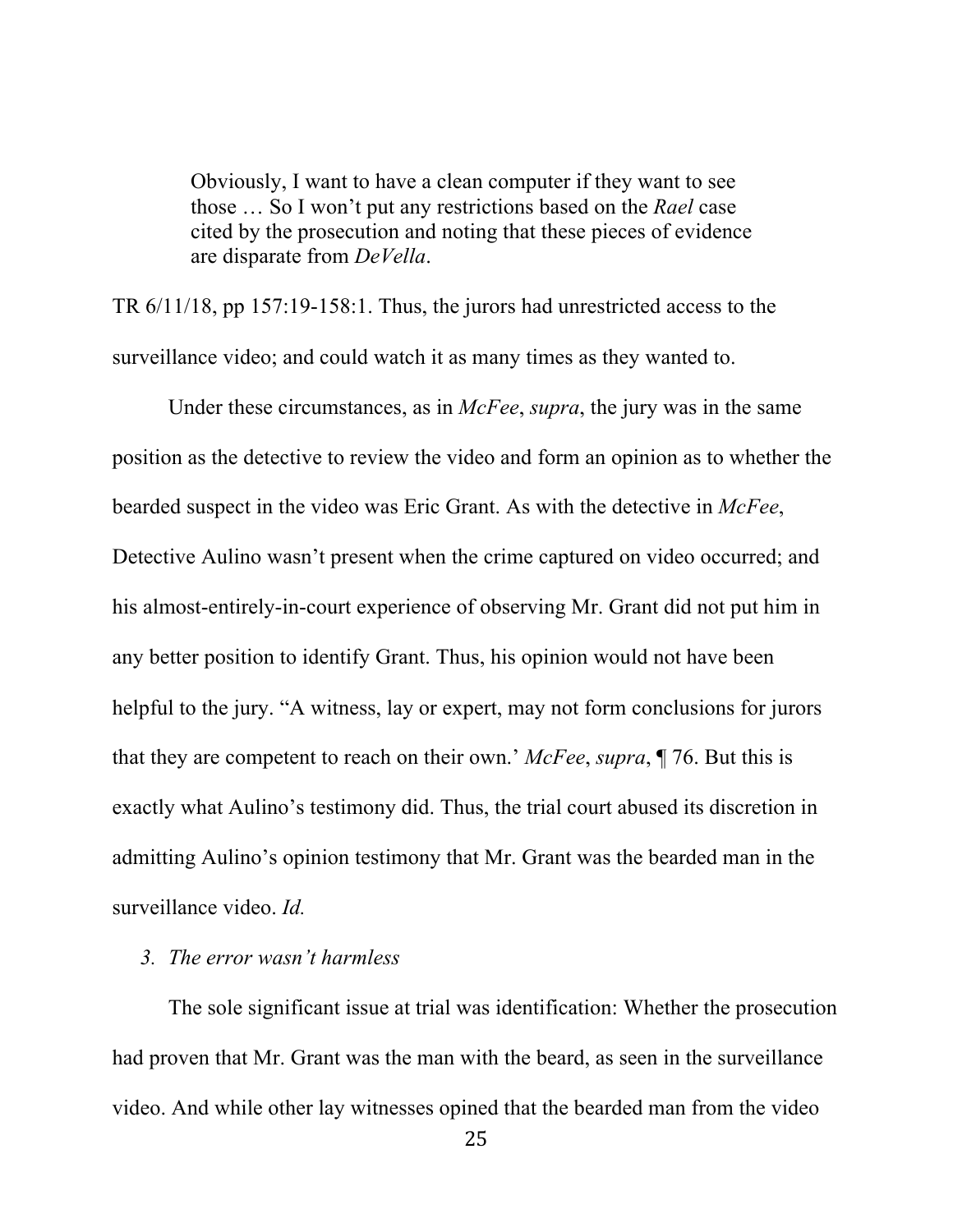resembled Mr. Grant, the defense pointed out that the bearded man in the video did not appear to have any tattoos, while Mr. Grant had obvious tattoos on his arms (see, e.g., EX D, E, G, H (trial), pp 3-6). So, Detective Aulino's erroneously admitted opinion that Mr. Grant was the bearded robber in the surveillance video likely substantially influenced the jury's verdict and affected the fairness of the trial proceedings, necessitating reversal. *Hagos, supra*.

*4. The trial court plainly erred by admitting Aulino's expert opinion in the guise of lay opinion testimony.*

Aulino had earlier testified that it was "part of police training" to be able to look at a photograph and look at a person's face, and then determine if there are similarities. Thus, when Aulino testified that, in his opinion, Mr. Grant was the suspect with the beard in the surveillance video, the jury had already heard that Aulino had received special training as a police officer in facial recognition and comparison. Since the opinion was thus based at least in part on Aulino's police training, it was expert opinion testimony; and the trial court erred in admitting it as lay testimony. *Venalonzo, supra*; CRE 701, 702.

The error was obvious: the Colorado Supreme Court issued its definitive test on CRE 701 and 702 in *Venalonzo* more than a year before this case went to trial. And because the improperly admitted opinion testimony went to the central issue in dispute in the trial—whether Grant was the bearded man in the video—the error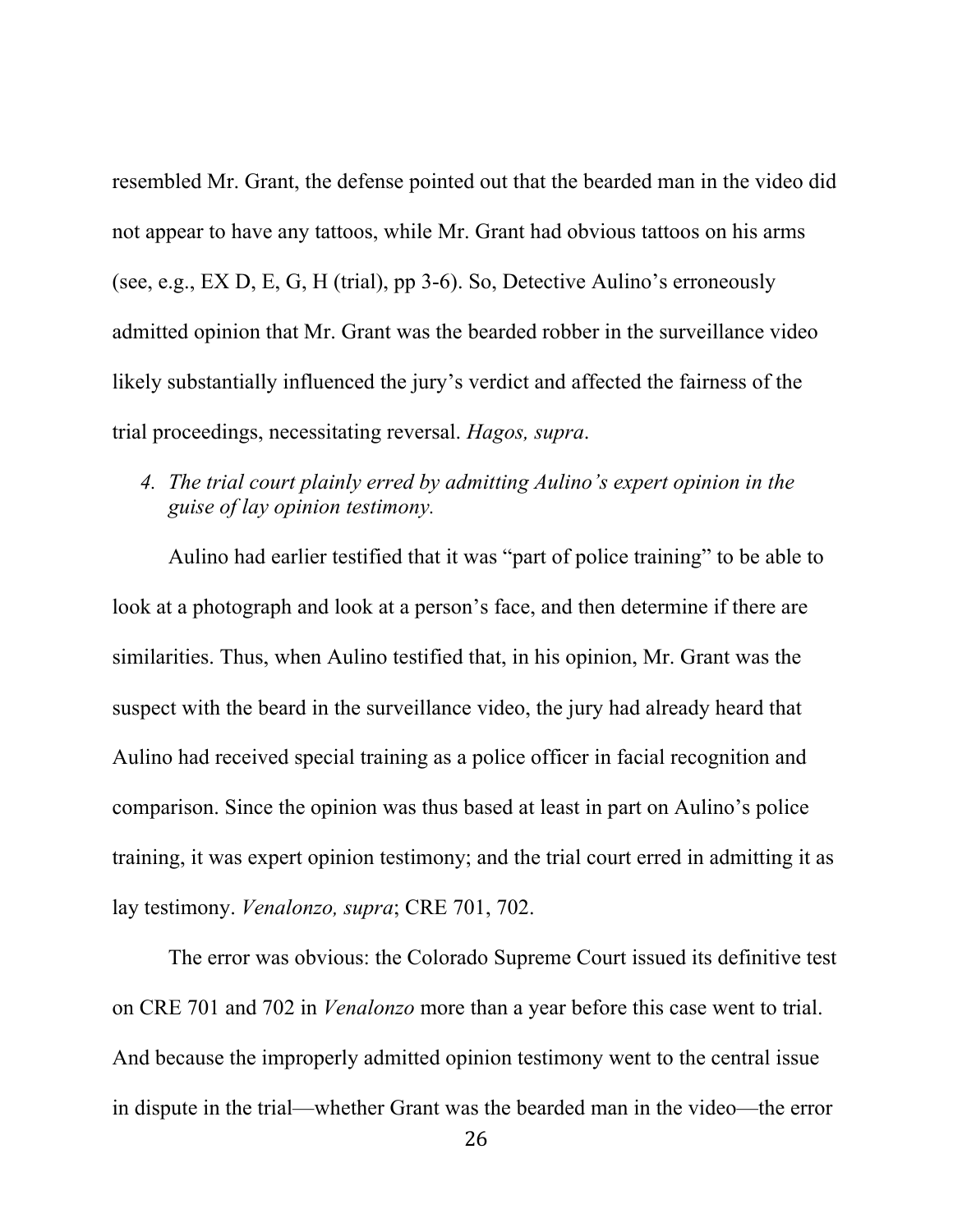"so undermined the fundamental fairness of the trial itself so as to cast serious doubt on the reliability of the judgment of conviction;" thus, this Court must reverse. *Hagos, supra*.

**III. The trial court abused its discretion when it admitted other acts evidence of a different robbery after the prosecution had failed to prove by a preponderance of the evidence that it was Mr. Grant who had committed the other robbery.**

#### *A. Preservation and Standard of Review*

The defense filed notice of its request for the prosecution to specify any instances of prior crimes, wrongs, or acts it intended to introduce at trial. CF, p 30. The prosecution responded that it intended to introduce evidence of a March 29, 2017 attempted robbery of Ricky Williams ("Williams robbery"). CF, p 53. The defense objected. CF, p 65. The trial court ruled in writing that the evidence was admissible for the purpose of establishing identity. CF, pp 384-87. Thus, this issue is preserved.

An appellate court reviews a trial court's admission of evidence for an abuse of discretion. *Yusem v. People*, 210 P.3d 458, 463 (Colo. 2009). A trial court abuses its discretion in admitting evidence when its decision is manifestly arbitrary, unreasonable, or unfair. *Kaufman v. People*, 202 P.3d 542, 553 (Colo. 2009). Where a defendant contemporaneously objects to the evidence, an appellate court reviews for harmless error. *Yusem*, 210 P.3d at 469. An error is not harmless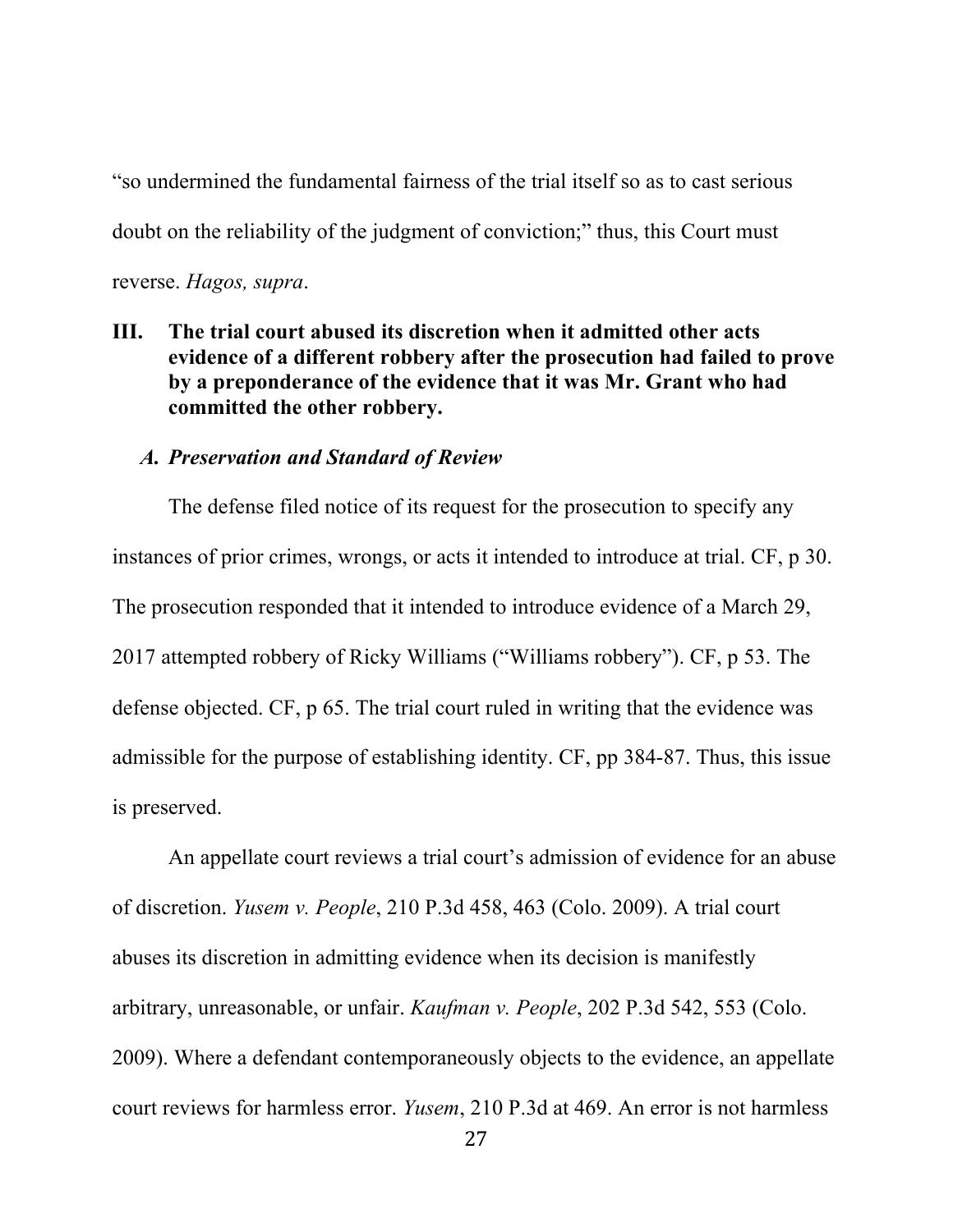if there is a reasonable probability that the error contributed to the defendant's conviction by substantially influencing the verdict or affecting the fairness of the proceedings. *Hagos, supra*, ¶ 12.

#### *B. Relevant Facts and Procedure*

On March 29, 2017, Ricky Williams was robbed at gunpoint in his Colorado Springs home by a man wearing a construction safety vest who initially claimed to work for the local utility company. TR 6/11/18, pp 55-60. When Williams struggled against the man, the perpetrator, who was armed with a handgun, shot at him. TR  $6/11/18$ , p  $63:9-21$ . Williams was unable to provide a good description to the police, remembering mostly that the suspect had a beard. TR 6/11/18, pp 72:25-73:3.

Around July 14, 2017, police released to the media part of the Full Throttle surveillance video, in which the two suspects can be seen entering and leaving the shop. CF, p 53. Soon thereafter, Mr. Williams contacted the police and told them that the unidentified man with the beard from the surveillance video was the same man who tried to rob him in March. CF, p 53. On July 24, 2017, the police showed Mr. Williams a photographic lineup which contained Mr. Grant's picture. Mr. Williams did **not** identify Mr. Grant as the robber. CF, p 53; TR 4/13/18, p 64:7-20.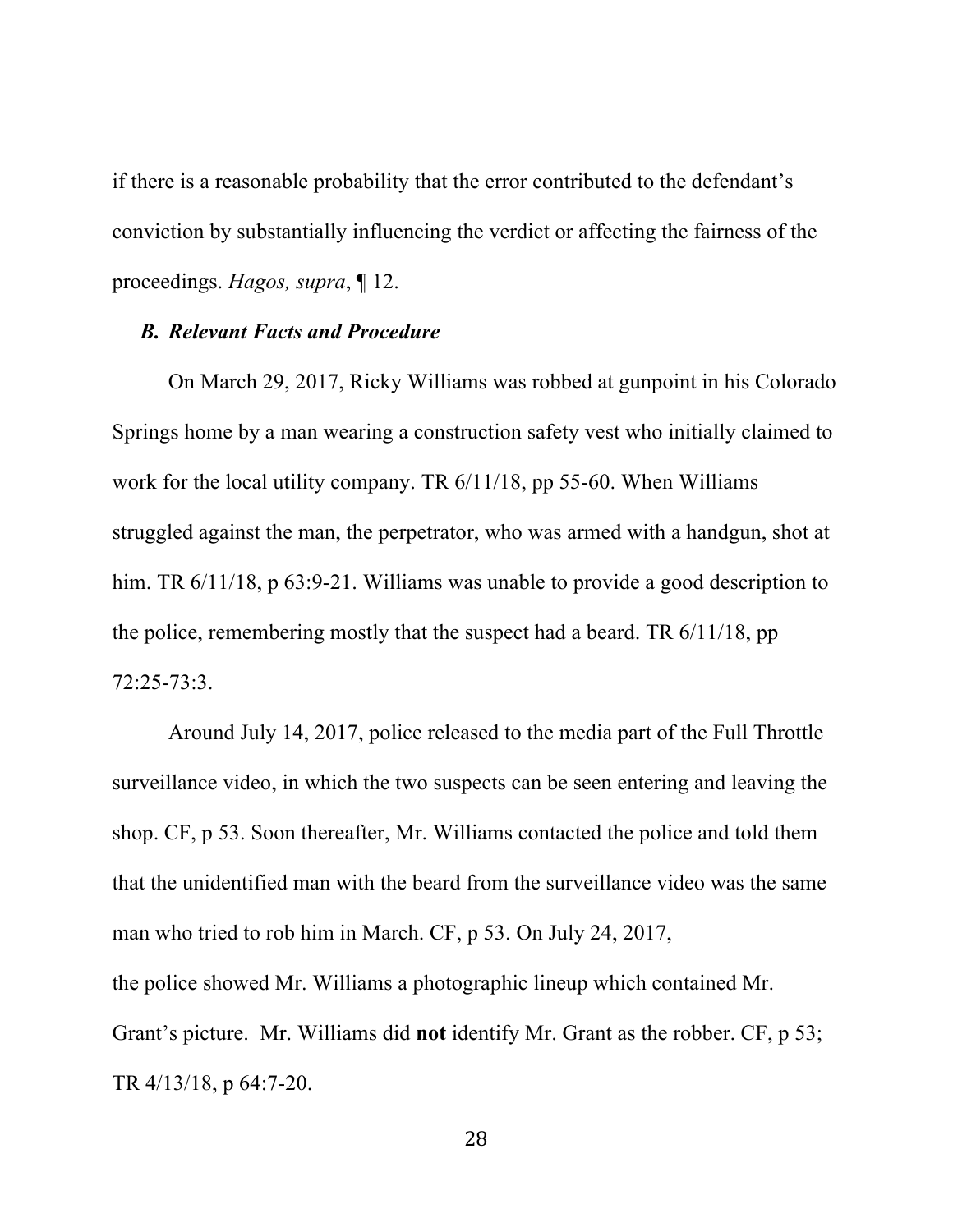The prosecution filed notice that it intended to introduce the Williams attempted robbery as other acts evidence under CRE 404(b). The court held a pretrial hearing, by offer of proof, on the admissibility of the evidence. TR 4/13/18, pp 63-67. The court then issued a written ruling permitting the admission of the Williams attempted robbery for the limited purpose of establishing identity. CF, pp 384-386.

At trial, Williams made a first-time, in-court identification of Eric Grant as the person who attempted to rob him in the March 29 incident. TR 6/11/18, p 83:2- 9.

#### *C. Law and Argument*

## *1. Legal framework for admissibility of 404(b) evidence*

"All relevant evidence is admissible unless otherwise provided by constitution, statute, or rule." *Yusem*, 210 P.3d at 463. Evidence is relevant if it has "any tendency to make the existence of any fact that is of consequence to the determination of the action more probable or less probable than it would be without the evidence." *Id*.; CRE 401. A trial court should exclude even relevant evidence if its probative value is substantially outweighed by the danger of unfair prejudice (CRE 403), or if it is used to prove the character of a person to show he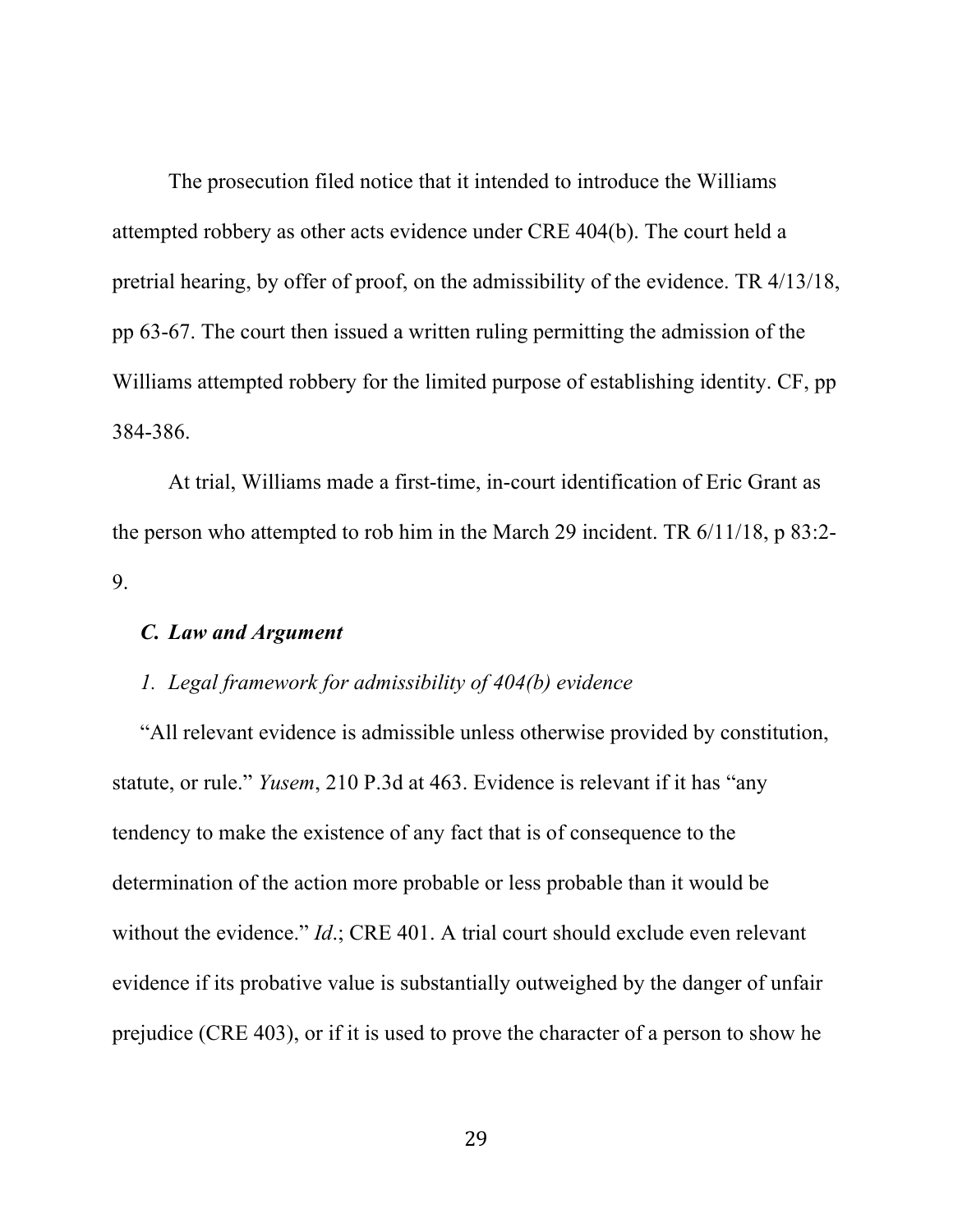or she acted in conformity with that character on a particular occasion. (CRE 404(b)). *Id.*

The admission of other act evidence may "unfairly expose [] a defendant to the risk of being found guilty based on bad character rather than on evidence relating to the charged offense." *People v. Lopez*, 129 P.3d 1061, 1064 (Colo. App. 2005). Accordingly, CRE 404(b) generally prohibits admission of other crimes, wrongs, or acts. The general prohibition stems from other acts evidence having "a distinct and unmistakable potential for unfair prejudice." *People v. Rath*, 44 P.3d 1033, 1043 (Colo. 2002). However, such evidence may be admissible for other purposes such as proof, motive, opportunity, intent, preparation, plan, knowledge, identity, or absence of mistake or accident. CRE 404(b); *Yusem*, 210 P.3d at 463.

Before admitting other acts evidence,

the trial court, on the basis of all the evidence before it, must be satisfied by a preponderance of the evidence that the other crime occurred **and that the defendant committed the crime**.

*People v. Garner*, 806 P.2d 366, 373 (Colo. 1991) (emphasis added); *see also People v. Raehal*, 2017 COA 18, ¶ 33; and *People v. Muñoz*, 240 P.3d 311, 319 (Colo. App. 2009). If so, the court must then perform an admissibility analysis under *People v. Spoto*, 795 P.2d 1314, 1318 (Colo. 1990), and specifically determine that (1) the evidence relates to a material fact; (2) the evidence is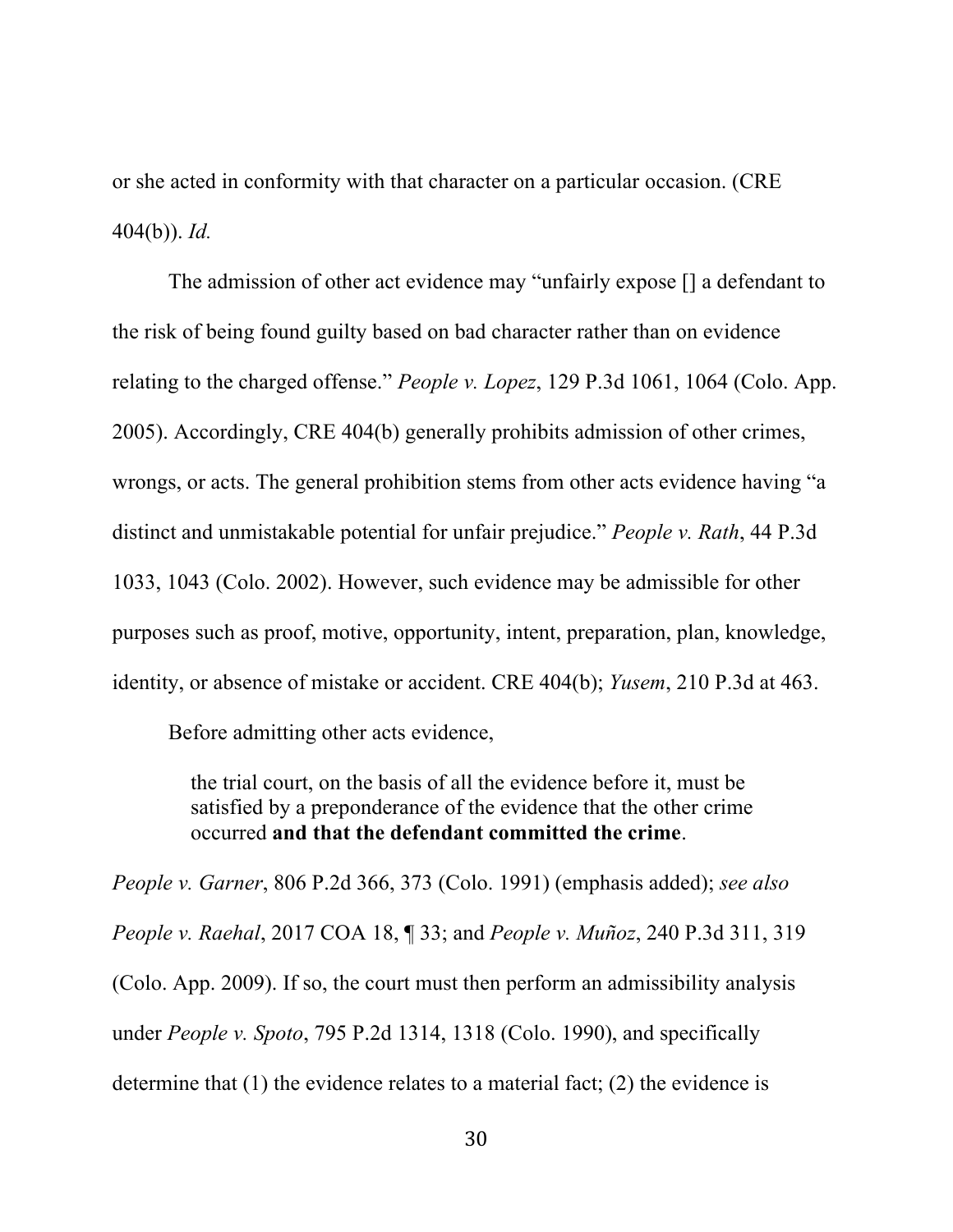logically relevant; (3) the logical relevance is independent of the immediate inference that the defendant was acting in conformity with his bad character; and (4) the evidence has probative value that is not substantially outweighed by the danger of unfair prejudice. *Spoto*, 795 P.2d at 1318.

#### *2. The court abused its discretion*

Here, the trial court made a detailed written *Spoto* analysis of the admissibility of the March 29, 2017 evidence. And in its ruling, the court noted that "the prosecution must prove by a preponderance of the evidence that the prior acts actually occurred;" and found this requirement "satisfied based on the Court's review of the record." CF, p 384. But the trial court was silent on the other burden from *Garner, supra*, that the prosecution must meet: to prove by a preponderance of the evidence that the defendant committed the other act.

The prosecution failed to prove this condition precedent by a preponderance of the evidence. The police suspected that Mr. Grant was the man with the beard seen in the Full Throttle Audio surveillance video. After Williams saw the news release of the video, he told the police that he thought the bearded man in the video was the same man who tried to rob him. But when the police then showed Williams the lineup containing Eric Grant's picture, Williams did not identify Mr. Grant as the man who had tried to rob him.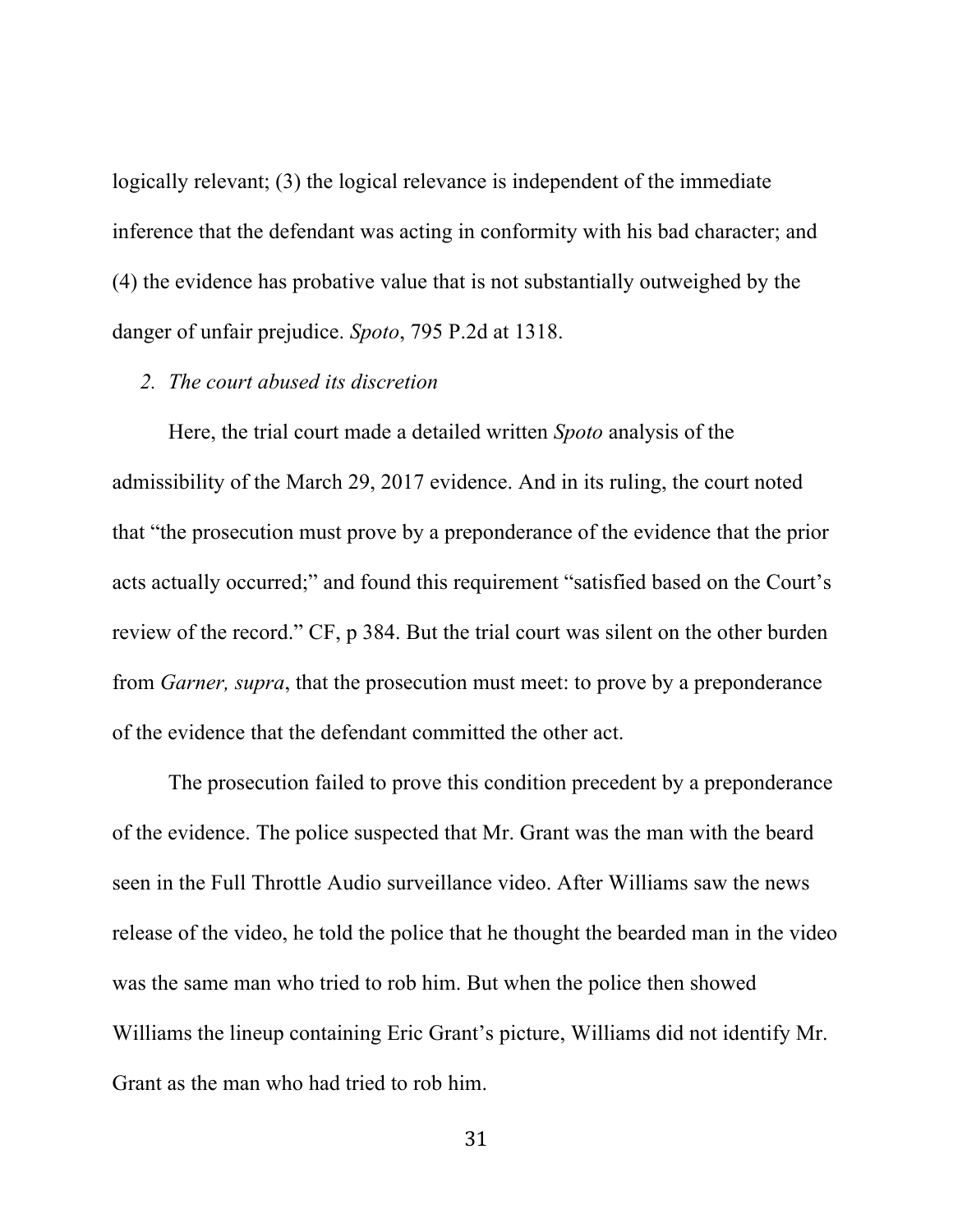Because the prosecution failed to prove to the trial court by a preponderance of the evidence that it was Mr. Grant who committed the March 29 attempted robbery, the trial court abused its discretion in admitting the other acts evidence. *Garner, supra; Raehal, supra; Muñoz, supra*.

#### *3. The error was not harmless*

And the error was not harmless. Identity of the bearded suspect was the central issue at trial. The evidence supporting the prosecution's theory that Mr. Grant was the man with the beard in the Full Throttle surveillance video was far from overwhelming: for example, as the defense noted, while Mr. Grant had obvious tattoos on his arms, there were no tattoos visible on the bearded suspect in the surveillance video. And as the Colorado Supreme Court has noted, "[e]yewitness identifications are extremely powerful evidence." *Garner v. People*, 2019 CO 19, ¶ 1. With Williams' first-time in-court identification of Grant as his attacker in the other crime, evidence of the other crime almost certainly had a significant impact on the jury. There is a "reasonable probability that the error contributed to the defendant's conviction by substantially influencing the verdict or affecting the fairness of the proceedings;" and this Court should reverse. *Hagos, supra*; *Yusem*, 210 P.3d at 469.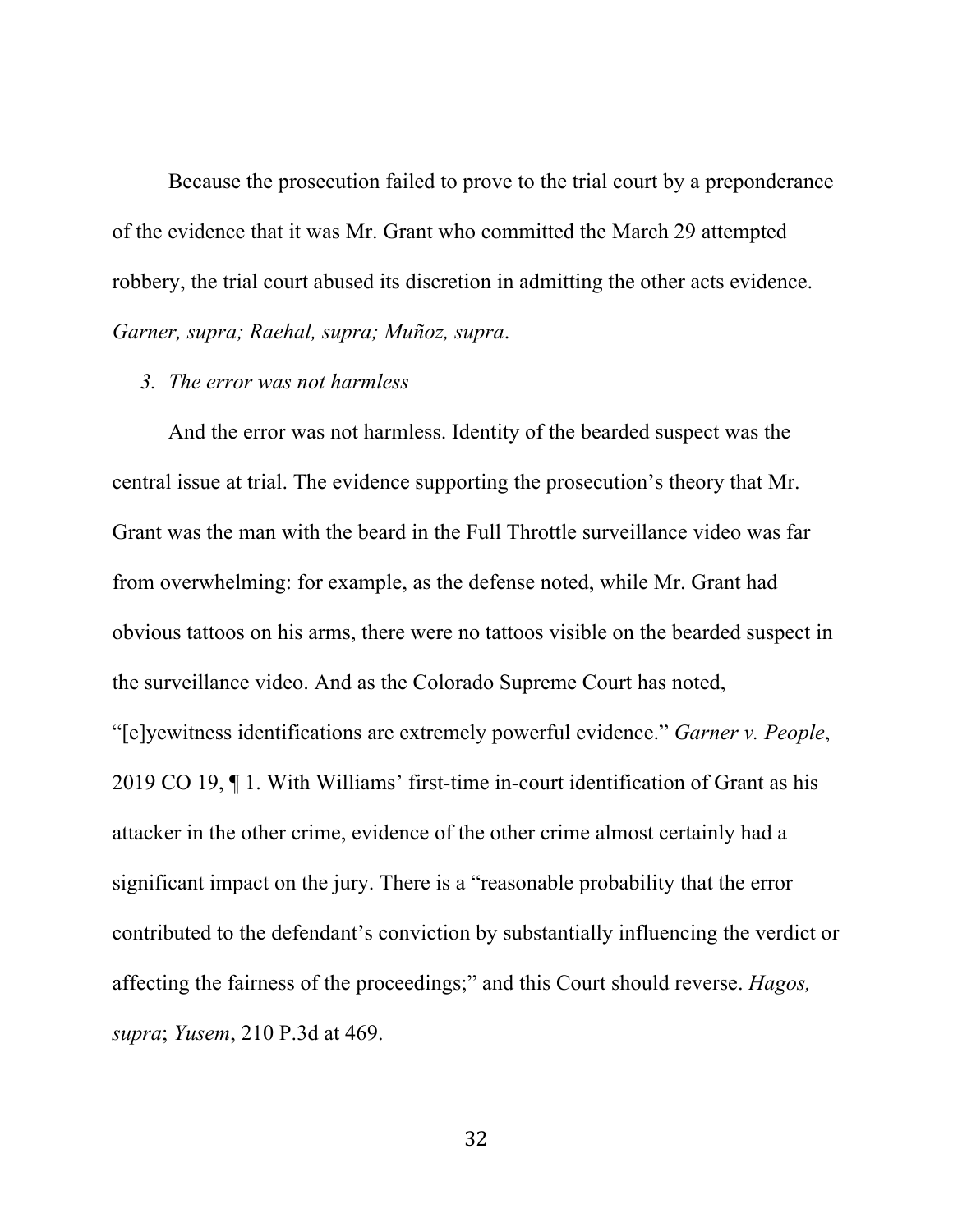#### **IV. Cumulative error requires reversal**

### **A. Standard of Review**

The doctrine of cumulative error requires that numerous errors be committed, not merely alleged. *People v. Blackwell*, 251 P.3d 468, 477 (Colo. App. 2010). This Court reverses for cumulative error where, although individual allegations of error may be deemed harmless and not require reversal, in the aggregate those errors show prejudice to a defendant's substantial rights and, thus, the absence of a fair trial. *People v. Stewart*, 2017 COA 99, ¶ 39.

#### **B. Argument**

Two of the errors discussed above went directly to the central issue of whether Mr. Grant was the bearded robber in the surveillance video. The 404(b) evidence from the victim of an earlier robbery, coupled with the detective's opinion testimony that the bearded robber in the video was Mr. Grant, constituted significant evidence that shouldn't have been been admitted at trial. Considered with the court's failure to impose a sanction of exclusion for the prosecution's intrial disclosure of inculpatory statements Mr. Grant allegedly made to Philadelphia police, the net effect was to deprive Mr. Grant of his rights to due process and a fair trial. U.S. Const., Amend. V, VI, XIV. This Court should reverse.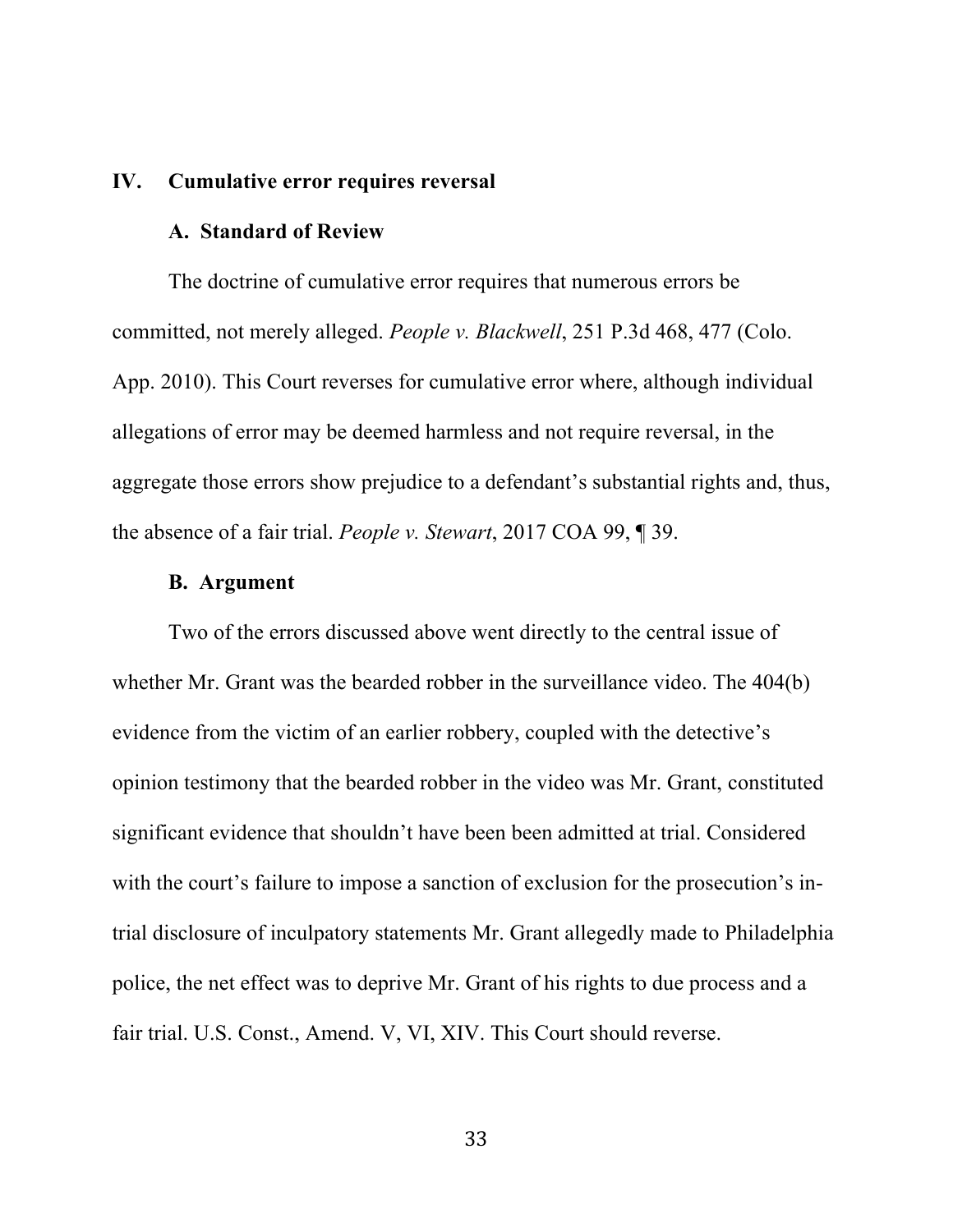## **Conclusion**

For the reasons and authorities stated above, this Court should reverse Mr. Grant's convictions and remand for a new trial; or provide such other relief as the Court deems appropriate.

Respectfully submitted,

 $U\cup\mathscr{M}\rightarrow U\cup\mathscr{N}$ 

Casey J. Mulligan, Atty. Reg. No. 21987 ADC-appointed Counsel for Mr. Grant